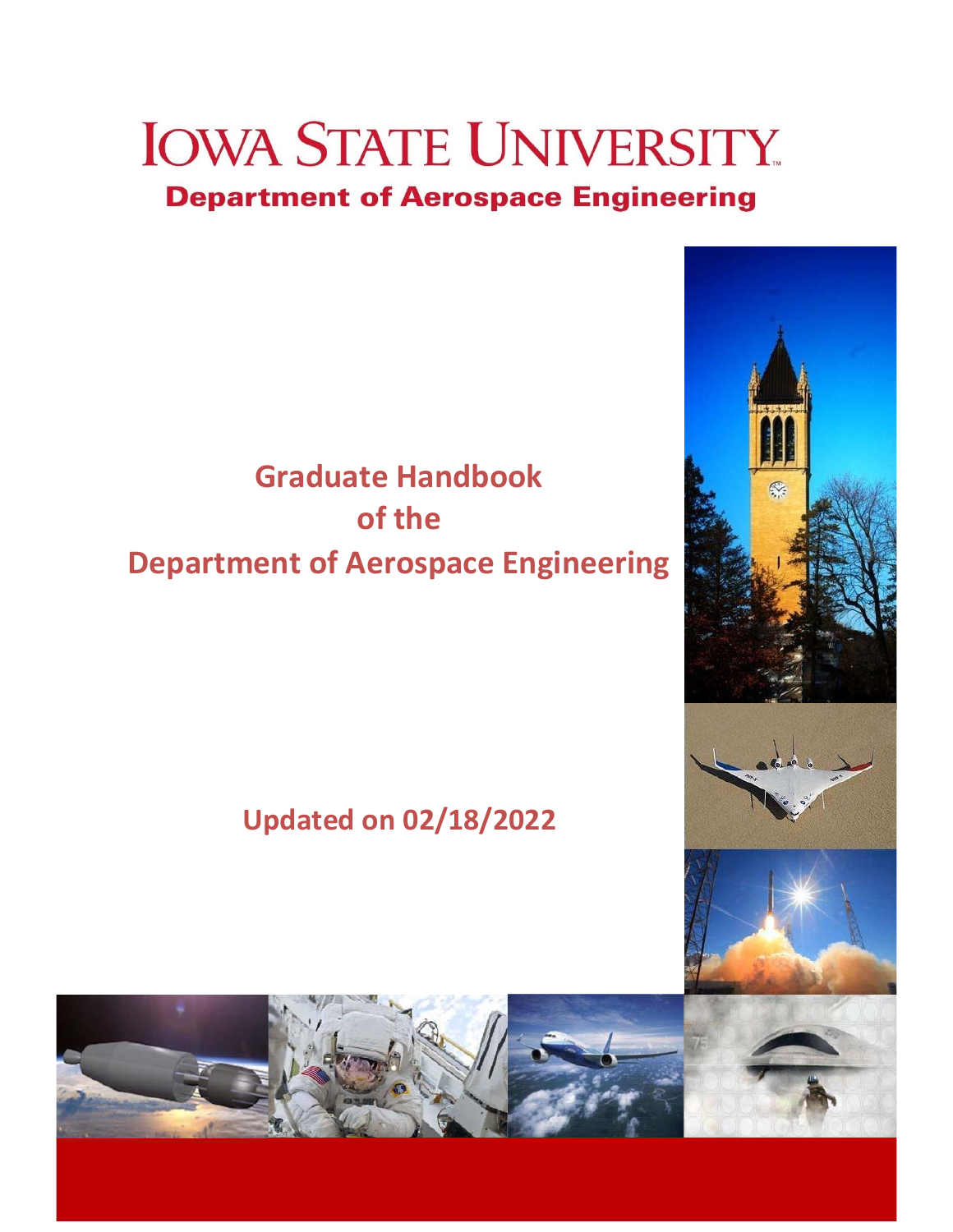### **TABLE OF CONTENTS**

| C. Ph.D. Qualifier Exam - Aerospace Engineering & Engineering Mechanics 13 |
|----------------------------------------------------------------------------|
|                                                                            |
|                                                                            |
|                                                                            |
|                                                                            |
|                                                                            |
|                                                                            |
|                                                                            |
|                                                                            |
|                                                                            |
|                                                                            |
| H. General Guidelines on AerE Graduate Assistant Leave and Vacation19      |
|                                                                            |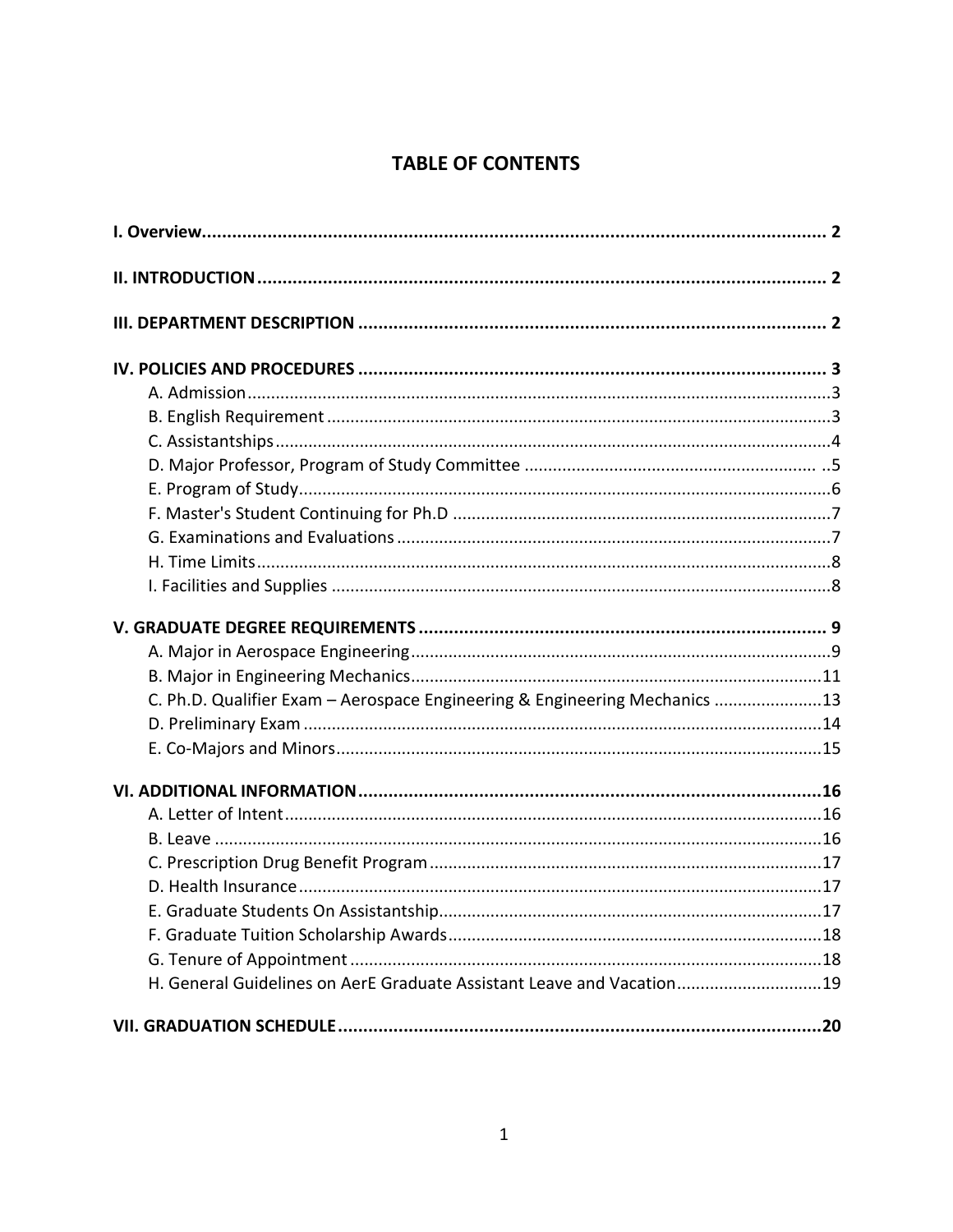### **DEPARTMENT OF AEROSPACE ENGINEERING GRADUATE STUDENT HANDBOOK** (REVISED ON 09/02/2021)

#### <span id="page-2-0"></span>**I. OVERVIEW**

This handbook contains information regarding the administrative structure of the University and the Department and is a supplement to the Graduate College Handbook. The contents of this handbook include various policies and procedures of the department, and the graduate degree requirements.

#### <span id="page-2-1"></span>**II. INTRODUCTION**

As you enter graduate study in the Department of Aerospace Engineering, you will undoubtedly have a number of questions about procedures and regulations. Answers to many of your questions can be found in a number of different publications: the Graduate Catalog which is available online at [http://catalog.iastate.edu;](http://catalog.iastate.edu/) the Graduate College Handbook, published by the Graduate College and available online at [http://www.grad](http://www.grad-college.iastate.edu/publications/gchandbook/homepage.html)[college.iastate.edu/publications/gchandbook/homepage.html,](http://www.grad-college.iastate.edu/publications/gchandbook/homepage.html) and information on electronic thesis/dissertation preparation and submission which is available online at [http://www.grad](http://www.grad-college.iastate.edu/current/thesis/)[college.iastate.edu/current/thesis/.](http://www.grad-college.iastate.edu/current/thesis/) [Y](http://www.grad-college.iastate.edu/current/thesis/)ou will undoubtedly need to refer to these publications at various times during the course of your graduate program. However, there are a number of questions for which the answers are not found in current publications that are particular either to the College of Engineering or the Department of Aerospace Engineering.

#### <span id="page-2-2"></span>**III. DEPARTMENT DESCRIPTION**

The department offers work leading to the degrees of Master of Engineering (course work only), Master of Science (with creative component or thesis), and Doctor of Philosophy in each of two degree programs: aerospace engineering and engineering mechanics. Areas of specialization fall into five broad categories as follows: Advanced Materials; Aerodynamics, Combustion and Aero-Structural Interaction; Complex Systems and Optimization; Guidance, Control, and Astrodynamics; and Non-destructive Testing and Evaluation. More specific areas of research, falling within these broad categories include: aircraft icing, composites and structural dynamics, complex system analysis and design, computational and theoretical fluid dynamics, computational nano- scale mechanics and boundary elements, elastic wave propagation and scattering, experimental aerodynamics and flow visualization, gas turbine aerodynamics and heat transfer, guidance, controls and navigation, mechanics of smart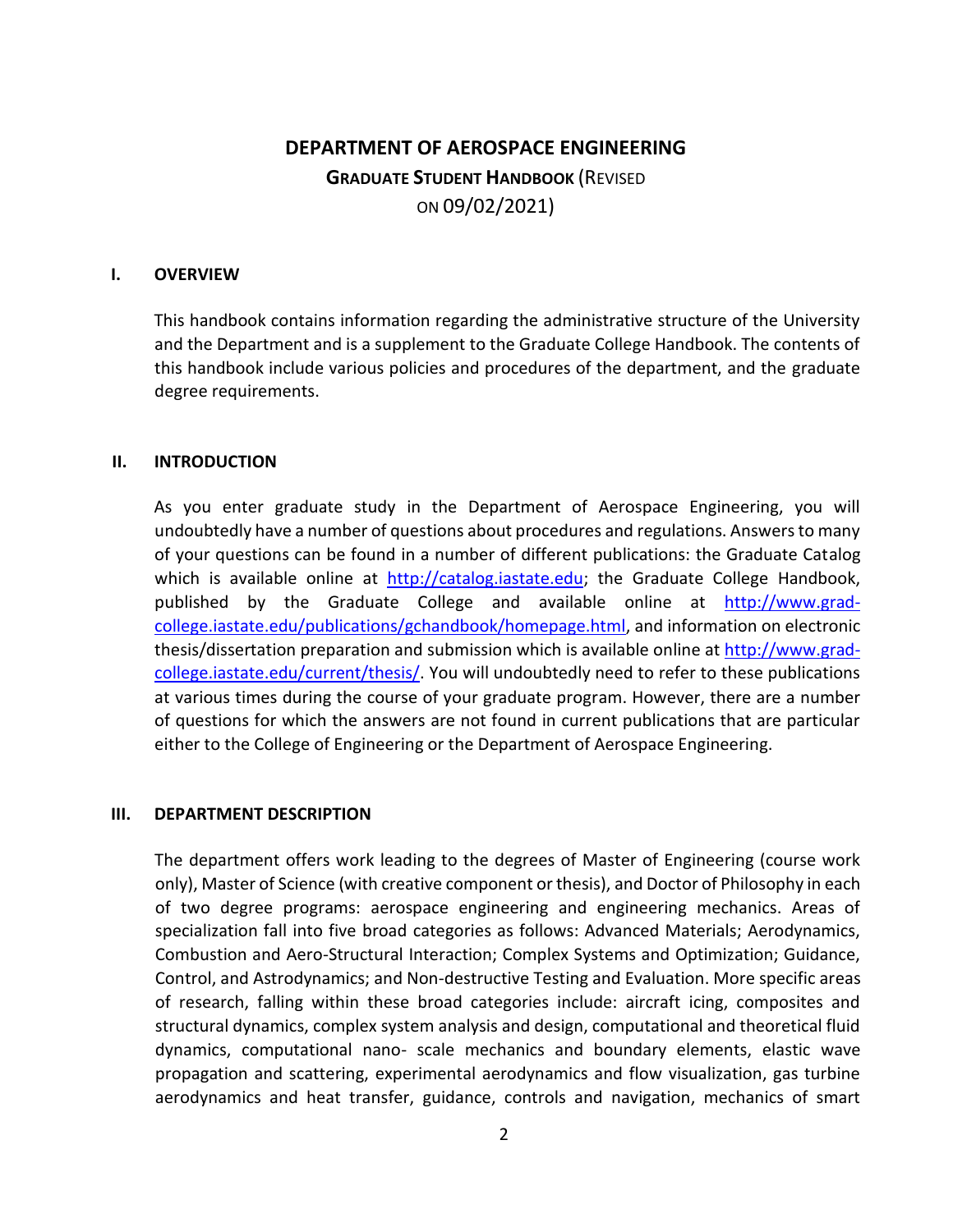materials and structures, micro-/nano-mechanics and manufacturing, multidisciplinary design optimization, nondestructive evaluation, rotorcraft aerodynamics, spacecraft systems, trajectory optimization, ultrasonics and thermography, value driven design of systems, and wind engineering and energy.

Each Master's degree requires a minimum of 30 semester hours of graduate credits in research and/or course work. The Master of Science degree program is research oriented and requires a thesis. The Master of Engineering programs include more course work in exchange for less research experience.

The Doctor of Philosophy degree is strongly research oriented and requires at least 72 semester hours of graduate research and course work plus a dissertation. Doctoral students must also pass a qualifier examination, an oral prelim, and a final oral examination.

As mentioned earlier, there are a wide variety of areas of specialization in which you may pursue your degree. We encourage you to talk to faculty members and your fellow graduate students regarding your choice of a major professor and members for your program of study committee. The graduate faculty members of the Department of Aerospace Engineering and their research areas of interest can be found at the departmental website as follows: [http://www.aere.iastate.edu/department-](http://www.aere.iastate.edu/department-overview/faculty-by-research-area/) [overview/faculty-by-research-area/.](http://www.aere.iastate.edu/department-overview/faculty-by-research-area/)

#### <span id="page-3-1"></span><span id="page-3-0"></span>**IV. POLICIES AND PROCEDURES**

#### *A. Admission*

The normal prerequisite for major graduate work in aerospace engineering or engineering mechanics is the completion of a curriculum substantially equivalent to that required of the corresponding undergraduate studies at Iowa State University. However, because of the diversity of interests within the graduate programs in aerospace engineering and engineering mechanics, it is possible for a student to qualify for graduate study even though their prior undergraduate or graduate education has been in engineering, physics, mathematics, or related fields. In such cases, it may be necessary for a student to take additional work to provide the requisite background.

#### <span id="page-3-2"></span>*B. English Requirement*

Graduate students whose native language is not English, must take the English Placement Test (EPT) at the beginning of their first semester of enrollment, unless one of the following conditions is met. The student must either have a bachelor's or advanced degree from any US institution (in which the language of instruction is English), or must receive a TOEFL score of 105 or higher. If one of these conditions is met, the student may submit the Graduate English Requirement Approval form (found on Graduate College website) to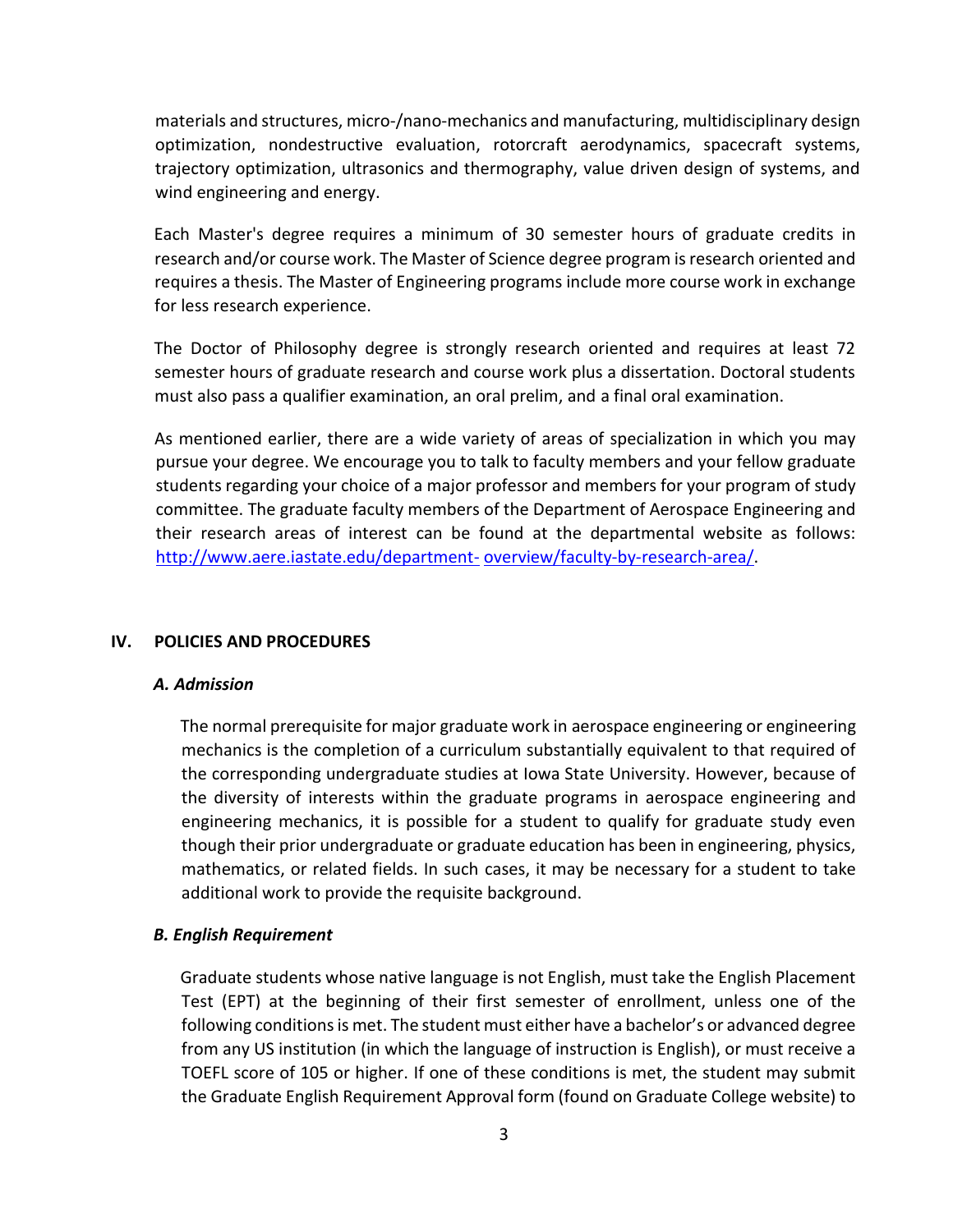the department's Graduate Program Coordinator. A student not meeting one of these criteria who does not pass the EPT is assigned to one or more courses in the English 99 to 101 series. This coursework must be completed during the first year of study.

New graduate students who are on a **teaching assistantship (TA)** and whose first language is not English, are also required to take the Oral English Certification Test (formerly the SPEAK/TEACH test) administered by the International TA Program. This is a universitywide English-speaking proficiency test required of all international TAs. The test consists of two section - the Oral Proficiency Interview section and the TEACH teaching simulation section. Four Certification Levels exist, with Level 1 being Fully Certified and Level 4 being Not Certified [\(http://acp.grad-college.iastate.edu/oral-](http://acp.grad-college.iastate.edu/oral-english-certification-test/understanding-results) [english-certification](http://acp.grad-college.iastate.edu/oral-english-certification-test/understanding-results)[test/understanding-results\).](http://acp.grad-college.iastate.edu/oral-english-certification-test/understanding-results) A student receiving level 2 through 4 certification will require lab and classes (English 180) with possible retesting before they can be recertified. **Reappointment for a teaching assistantship is contingent upon the student achieving at least a Level 2 rating by the end of their second semester at Iowa State.** 

#### <span id="page-4-0"></span>*C. Assistantships*

Deserving students from the pool of admitted students are given financial support in the form of **Research Assistantships (RA) or Teaching Assistantships (TA).** Department sources include all state, contract, and grant funds associated with faculty members of the department. Research Assistantships are offered by the individual faculty member and are based on the suitability of the admitted student for a specific project. A limited number of the admitted students are also offered a Teaching Assistantship based on the departmental needs and availability of funds. In general, RAs are offered for a year (2 academic semesters and a summer) and TAs are given for nine months (2 academic semesters). However, continuation of the assistantships (both RA and TA) from semester to semester is subject to satisfactory performance by the student both in their coursework and their research work. Failing to maintain a cumulative Grade Point Average (GPA) of 3.00 could result in probation and termination of any assistantships. Teaching Assistantships thus terminated will have a minimum waiting period of one semester and will not be considered for assistantship until their GPA is 3.00 or better. Students on probation will not be eligible to receive a tuition scholarship.

In general, students supported on a Teaching Assistantship are expected to take the initiative (work with their major professor) to move their support as soon as possible to a Research Assistantship after one year of support as TA. Nomination of a student to be considered for a TA position (as half-time or less) must be made by the advisor through the standard departmental nomination process.

Each M.S. and Ph.D. student serving as a TA will be evaluated by his/her faculty supervisor at the end of each semester on his/her job performance as a TA for the course assigned. The job performance is rated as good, fair, and poor. If a poor rating is given, then an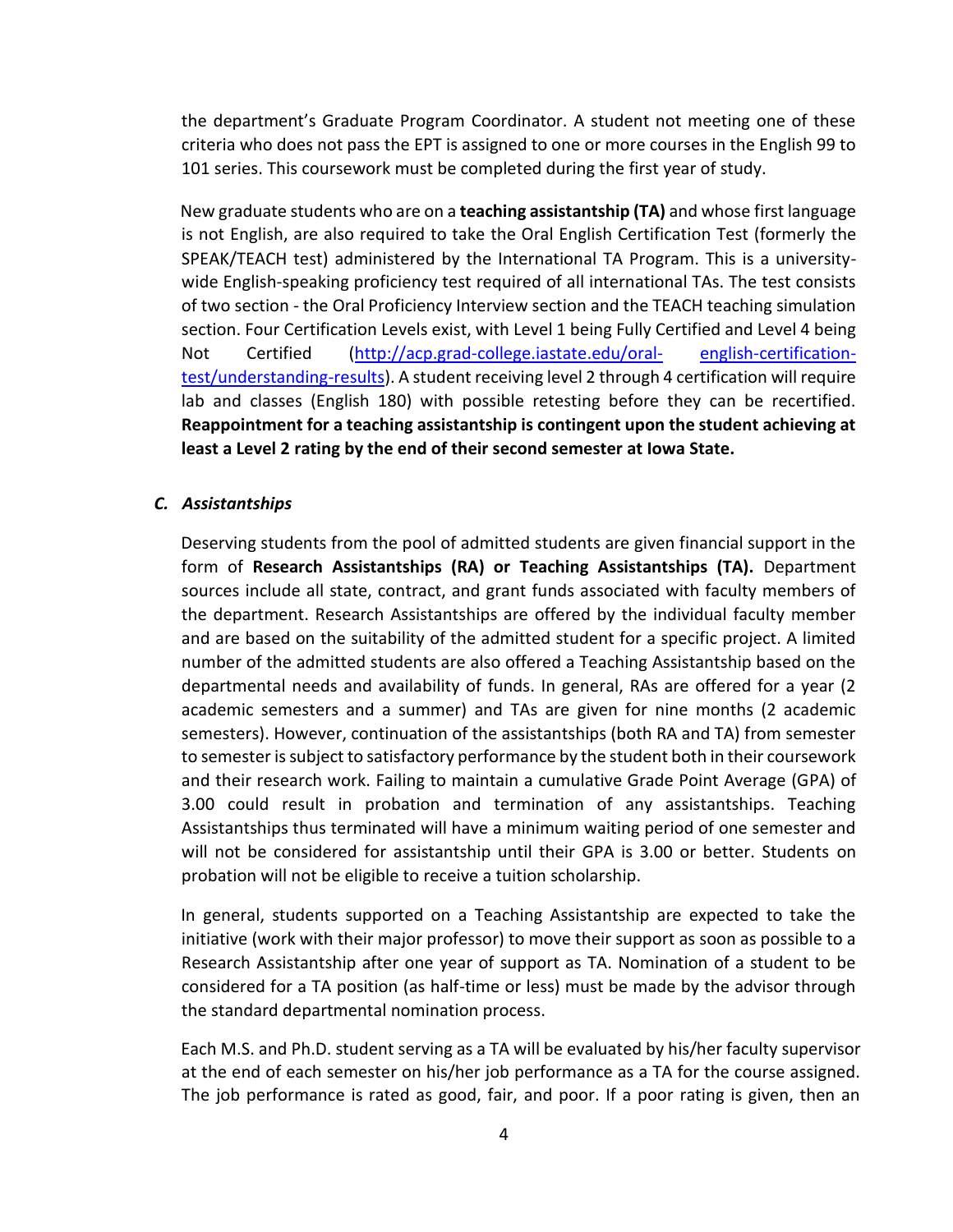explanation must be provided by the assigned faculty supervisor. The TAjob-performance rating will be placed in the student's file in the department**. A student receiving a poor rating for the first time will be required to attend teaching seminars through CELT. Two semesters of a poor rating will result in disqualification of that student serving as a TA in the future.** 

Under certain circumstances, it may be necessary to terminate a graduate assistantship appointment early for loss of funds or cause. This is discussed later in this handbook under Tenure of Appointment. The Graduate College guidelines regarding **termination of an assistantship** are found in Chapter 9 of the Graduate College Handbook, which is online.

#### <span id="page-5-0"></span>*D. Major Professor, Program of Study Committee*

As a new graduate student in the department, you are required to select a Major Professor and Program of Study (POS) Committee. The POS Committee will aid you in identifying the coursework and research credit you will need to graduate. The coursework and research credit are considered your Program of Study (POS). It is recommended that you have identified your major professor **by the end of your first semester of graduate study** in the department**. This allows PhD students completing a preliminary oral exam to have their POSC approved 3 months prior to their exam date.** The Program of Study Committee (POSC) form is to be submitted to the Graduate College by the end of your second semester in your graduate program. The requirement to select a Major Professor and POS committee within two semesters also applies to students who are continuing on for their Ph.D. degree after completion of an M.S degree in the department. The POSC form requires both the POS Committee be identified, as well as the projected coursework and research credits for your major – your POS. **If the POSC form is not submitted by the deadline, your assistantship appointment for the next semester will be deferred until it is submitted.** You are strongly encouraged to discuss your plans and interests with a number of faculty members before selecting a Major Professor. This must be a joint decision agreed upon by you and the professor. The role of the major professor is to guide you in the selection of the appropriate courses you should take to achieve your educational objectives and, also, to direct the research work or creative component for your graduate program. For information about faculty members who are actively seeking additional graduate students, please contact the Director of Graduate Education (DOGE) of the department.

The POS committee will include your Major Professor and other faculty members who will reflect your spectrum of interests for your graduate program in both course work and research.

The **Master's (MS with creative component or thesis option) POS Committee** consists of at least three members of the graduate faculty. It must include two members, including the major professor, from inside the major/program. One member of the committee must be from outside the student's field of emphasis to ensure diversity of perspectives. A term member of the graduate faculty may participate in the direction of a student's master's research as a co-major professor if a member of the graduate faculty serves as the other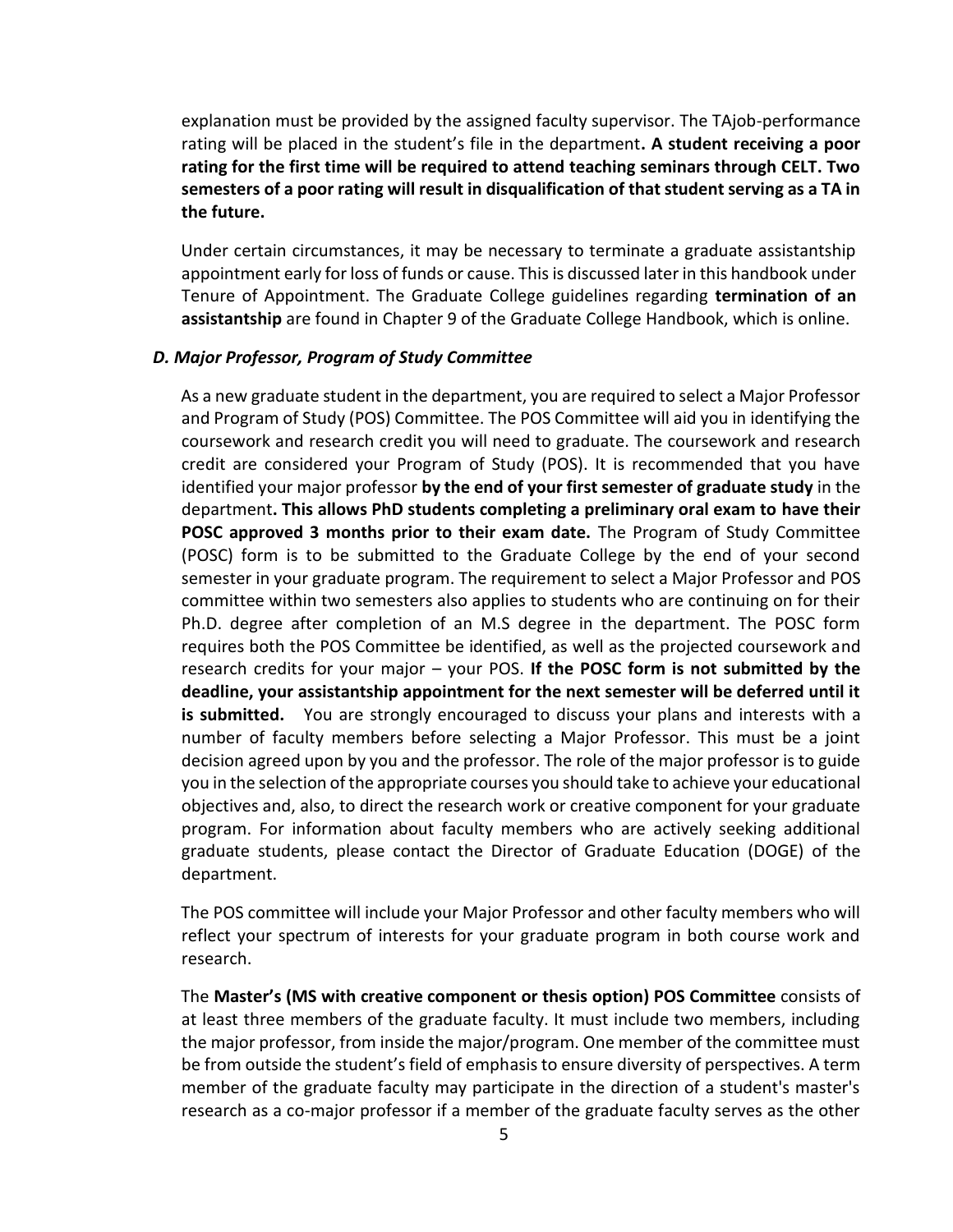co-major professor and jointly accepts responsibility for the direction of a program of study. **A POS committee is not required for the course work only MEng degree**. For this degree, the Director of Graduate Education (DOGE) will review and approve your program of study. If situations arise where input is needed from other faculty members, then the graduate committee will serve the function of the POS committee.

The **Ph.D. POS Committee** consists of at least five members of the graduate faculty. It must include at least three members, including the major professor, from within the student's major/program. At least one member of the PhD POS committee must be outside the student's field of emphasis to ensure diversity of perspectives. A term member of the graduate faculty may participate in the direction of a student's dissertation research as a co-major professor if a member of the graduate faculty serves as a co-major professor and jointly accepts responsibility for direction of the dissertation

#### <span id="page-6-0"></span>*E. Program of Study*

The Program of Study (POS) must be submitted by all graduate students (new students to study at ISU as well as those who are continuing on for their Ph.D. after completion of a Master's degree in the department) as part of the POSC form. **As a reminder, if the POSC form is not submitted by the deadline, your assistantship appointment for the next semester will be deferred until it is submitted.** The program of study form lists the courses and research credits you intend to take throughout your graduate program. Your POS committee will assist you in filling out a Program of Study, which is then submitted to the Graduate College for approval via electronic submission.

Any changes to your POS, after it is approved, are made on online. This electronic form must be approved by your major professor and committee members, the DOGE, and the Graduate College for approval.

A minimum of 30 credits is required for the Master of Science or the Master of Engineering degrees; a minimum of 72 credits is required for the Ph.D. degree. The above credit totals include research and/or creative component credits, and are subject to further restrictions of the Graduate College and those of the specific departmental majors. Departmental policy is that Aerospace Engineering courses **may** be considered to be outside the student's major area for EM graduate students, at the discretion of the POS committee if they are not cross- or co-listed with EM courses. Under similar constraints, EM courses **may** be considered to be outside the major area for Aerospace students.

For all master's programs at ISU: at least 22 graduate credits must be earned at ISU; any transfer of graduate credits from another institution must be recommended on the POSC (with graduate credit earned as a graduate student approved for transfer only if a B grade or better was earned); and, for those pursuing two master's degrees, there must be at least 22 non-overlapping graduate credits.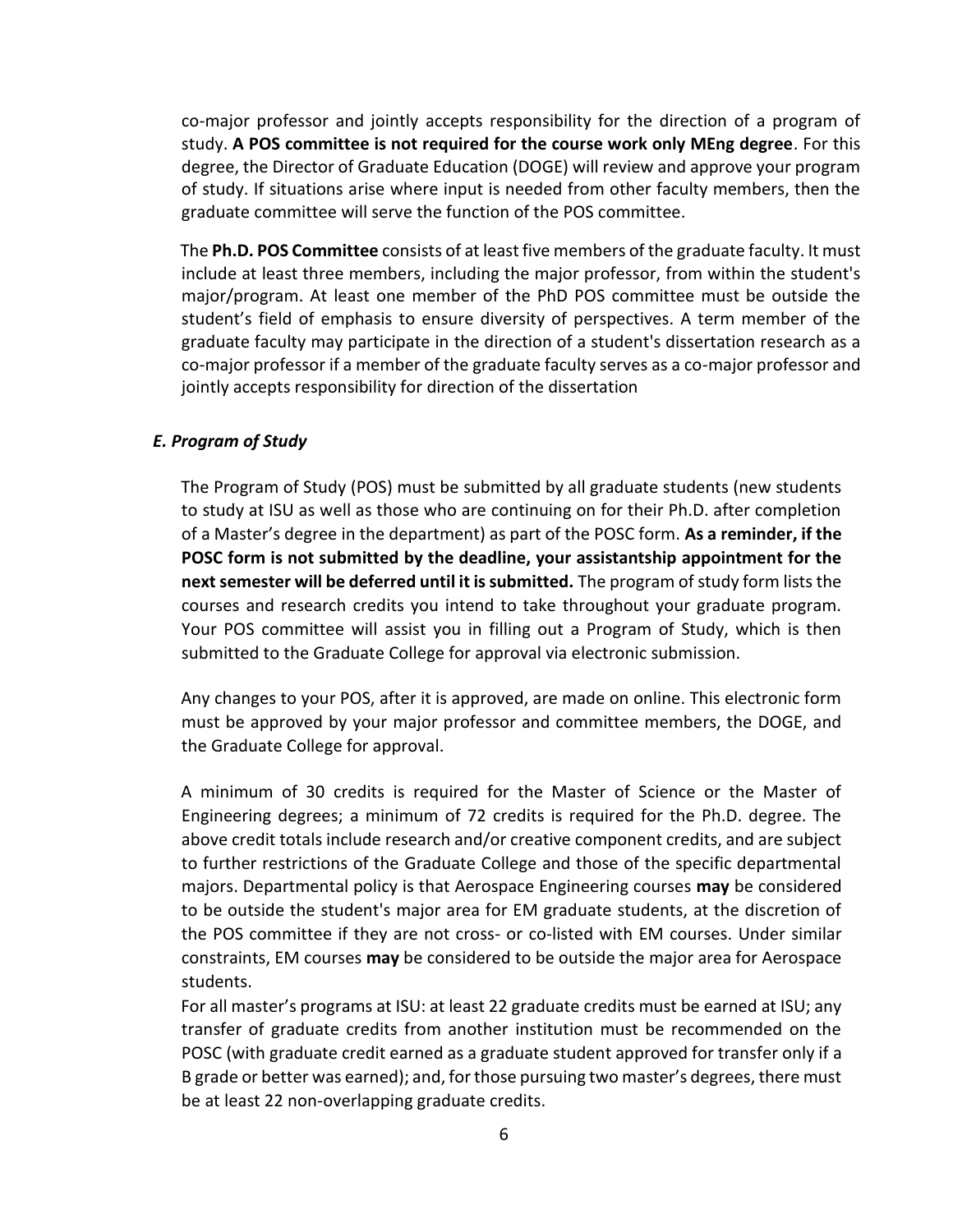For all Ph.D. programs at ISU: at least 36 graduate credits, including dissertation research, must be earned at ISU; any transfer of graduate credits from another institution must be recommended on the POSC (with graduate credit earned as a graduate student approved for transfer only if a B grade or better was earned); and, for those pursuing two Ph.D. degrees, there must be at least 36 non-overlapping graduate credits.

With approval of the POSC, graduate students are permitted to use undergraduate courses from outside as well as inside their major for their POS. All 300 and 400 level courses at ISU are eligible, up to a maximum of 9 credits (6 of which can be 400 level and 3 at the 300 level). Any 300 level courses must be from outside the student's major.

The department requires students on assistantship to be registered for **a minimum of 9 credits per semester** (any combination of coursework and research credits). Until a Major Professor has been selected, course registrations must be approved by the Director of Graduate Education (DOGE). All changes to course registrations for each semester must be approved by the Major Professor or the DOGE, if a Major Professor has not yet been selected. Violation of this rule may cause the teaching assistantship (TA) or research assistantship (RA) to be terminated during that semester.

#### <span id="page-7-0"></span>*F. Master's Student Continuing for Ph.D.*

Any M.S. student wishing to continue for a Ph.D., who has not identified a prospective major professor, will be considered for approval by the graduate committee. For these students, the M.S. POS committee members should provide an evaluation form. If approved, the student will complete the "Masters Student on Ph.D. Track in Same Department" form (found in Forms section of the Graduate College website). For students wishing to continue for a Ph.D. who have already identified a major professor, the major professor will be asked to submit a request to the graduate committee for continuation of the M.S. student. The graduate committee will then act on the request. Once accepted, the student will complete the above form. Students originally admitted to the Ph.D. program who wish to complete a master's degree as well, must also complete the above form.

#### <span id="page-7-1"></span>*G. Examinations and Evaluations*

Final oral examinations are required for all graduate degrees in the department with the exception of the coursework only MEng degree. In addition, a qualifier examination and a preliminary examination are required for the Ph.D. Further information regarding the Ph.D. qualifier examination is located elsewhere in this handbook. Master's students completing their M.S. who wish to continue for a Ph.D. must be evaluated by their POSC,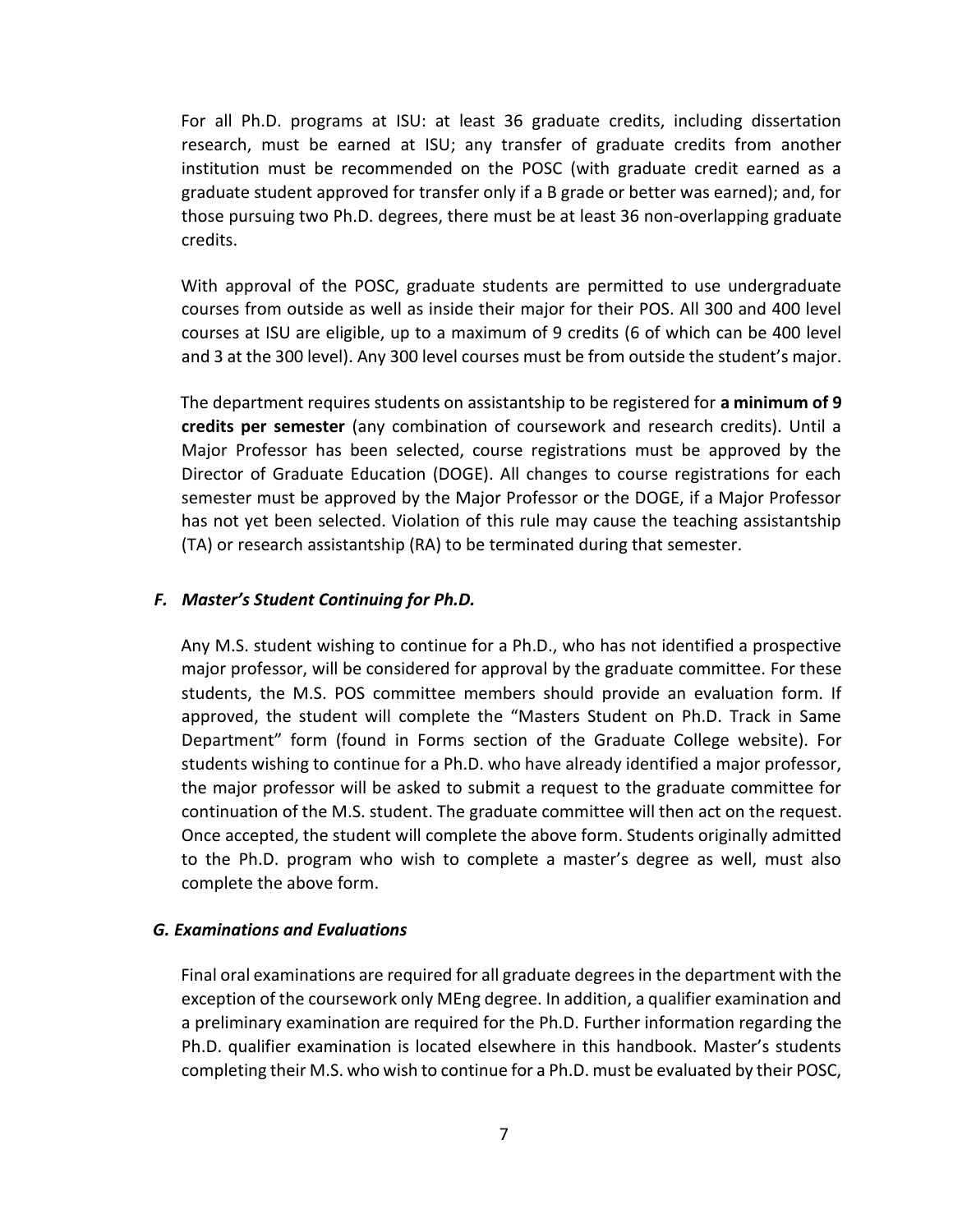unless they have an advisor already arranged for the doctoral program, as described in section F above.

To ensure steady progress towards their degree, each M.S. and Ph.D. student will be evaluated by his/her Major Professor at the end of each semester including summer (if supported on an assistantship) on the progress that he/she made towards his/her degree during that semester. The progress towards thesis is rated as good, fair and poor. If a fair or poor rating is given, then an explanation must be provided by the Major Professor on the evaluation form. The progress-toward-thesis rating will be placed in the student's file in the department. **If a student is funded by a TA, then two consecutive semesters of a poor rating will cause the student's TA to be terminated. If a student is funded by an RA, then a poor rating may cause the student's RA to be terminated.** Termination of support is discussed later in this handbook under Tenure of Appointment. The Graduate College guidelines regarding **termination of an assistantship** are found in Chapter 9 of the Graduate College Handbook, which is online.

#### <span id="page-8-0"></span>*H. Time Limits*

According to the Graduate College Handbook, the time-to-degree limit for all graduate students is seven years. Requests to extend this limit could be considered in the event of unusual circumstances.

#### <span id="page-8-1"></span>*I. Facilities and Supplies*

*Stationery and Office Supplies:* **These items** will not be provided by the department **unless they are required for a student's teaching assistant assignment.**

*Photocopying:* **Photocopying on departmental copy machines is limited to departmental business only.** Copies for your personal use are not to be made on these machines.

*Office Space, Furniture, and Telephone Usage:* Office space, furniture and telephone are provided for the **use of AerE/EM graduate students only. Only students on assistantships are guaranteed space.** Since it is necessary for multiple students to be assigned to an office, please be considerate of your office mates and their belongings. Keep phone calls at a reasonable length so the phone is available to everyone. If you are listening to music while studying, wear headphones or earbuds. Visiting with others should take place outside of the offices. Keep food to a minimum; there are other places in the building to eat meals and food kept in desk drawers or on shelves can draw unwanted pests. Any waste from food items should be placed in trashcans that will be emptied nightly (e.g., in hallways, restrooms, or in cans that are placed in the hallway at night). **ISU is a NO SMOKING CAMPUS**. This is a state regulation -- ALL university buildings are non-smoking. Each graduate student office should have a blue recycling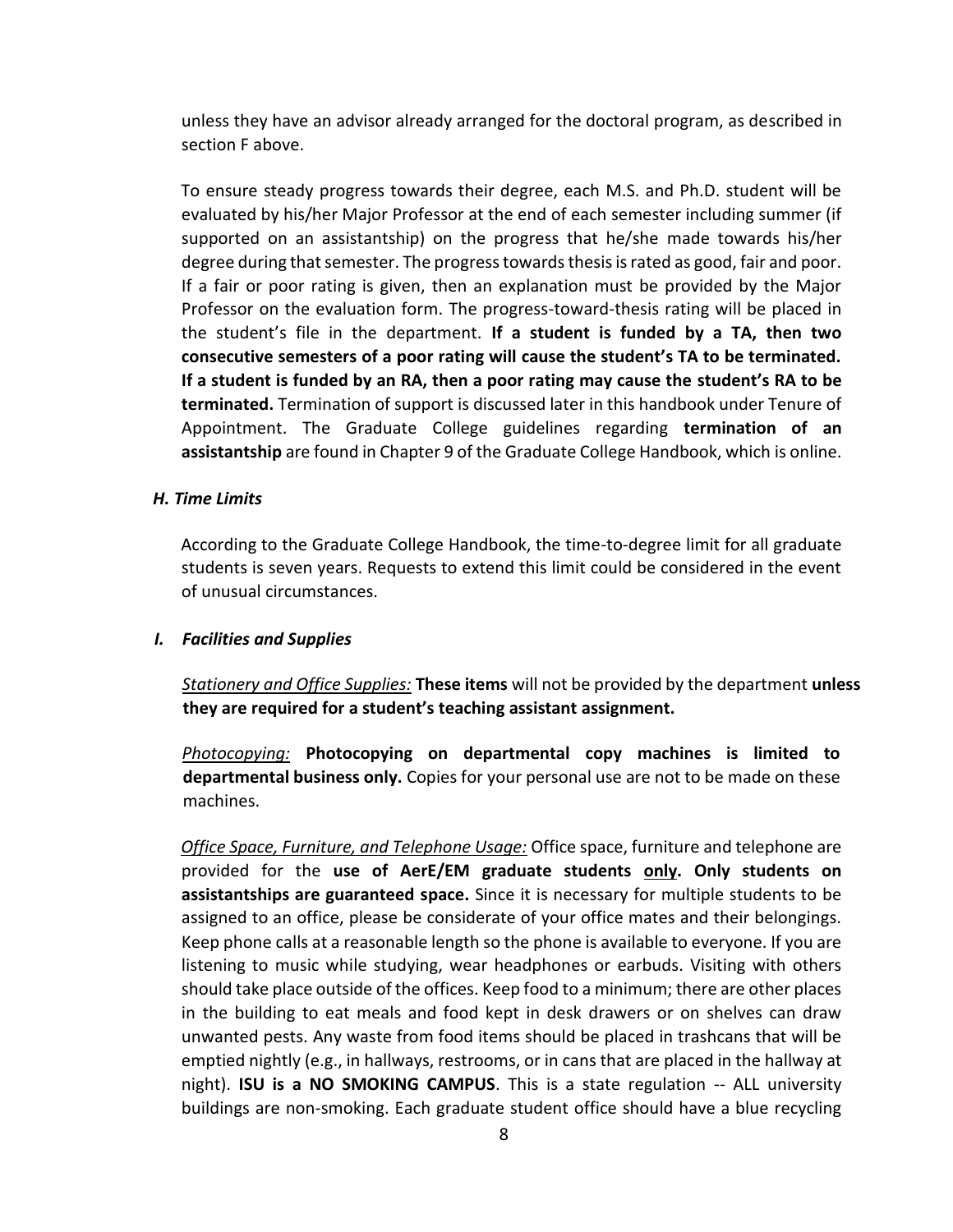container. **Only white paper** is to be disposed of in this container. Place all other waste (except food waste) in your office trashcan. It is also requested that students take their turn at emptying the blue recycling bin in their office as the custodial staff does not empty this.

*Mail:* Graduate students are not to have personal mail sent to the departmental mailing address. This causes a problem when the student leaves ISU as the post office will not forward mail to their new address when it has a current address at ISU.

#### <span id="page-9-1"></span><span id="page-9-0"></span>**V. GRADUATE DEGREE REQUIREMENTS**

#### *A. Major in Aerospace Engineering*

**Master of Engineering (course work only)** – A minimum of 30 credits of acceptable coursework is required, with at least 18 credits of coursework in Aerospace Engineering. The POS for this degree must include at least one course from 4 out of the 5 Aer E core areas. All the credits for the required courses of the core areas must be taken at ISU. The student is also required to attend departmental seminars/thesis defenses at a minimum of 4 times per semester, and the attendance will be recorded.

**Master of Science (with creative component option)** – A minimum of 27 credits of acceptable coursework is required, with at least 18 credits of coursework in Aerospace Engineering, and a minimum of 3 credits of Aer E 599 (creative component). The POS for this degree must include at least one course from 4 out of the 5 Aer E core areas. All the credits for the required courses of the core areas must be taken at ISU. Each student is required to present an open seminar about the creative component work. The student is also required to attend departmental seminars/thesis defenses at a minimum of 4 times per semester, and the attendance will be recorded.

**Master of Science (with MS thesis option)**– A minimum of 21 credits of acceptable coursework, with at least 15 credits of coursework in Aerospace Engineering. In addition, a minimum of 6 credits in Aer E 699 (thesis research) must be taken. This means that there can be 21-24 credits of coursework with 6-9 credits of thesis research (for a total of 30 credit hours), while satisfying the above minimum requirements.

Further, a thesis is required, which has been found acceptable to the POSC following a thesis defense. The POS for this degree must include at least one course from 3 of the 5 Aer E core areas. All the credits for the required courses of the core areas must be taken at ISU. Each student is required to present an open seminar as the first portion of the final thesis defense. The student is also required to attend departmental seminars/thesis defenses at a minimum of 4 times per semester, and the attendance will be recorded.

**Doctor of Philosophy** – The Graduate College requires a minimum of 72 credits for a Ph.D. degree. The department's requirements include a minimum of 36 credits of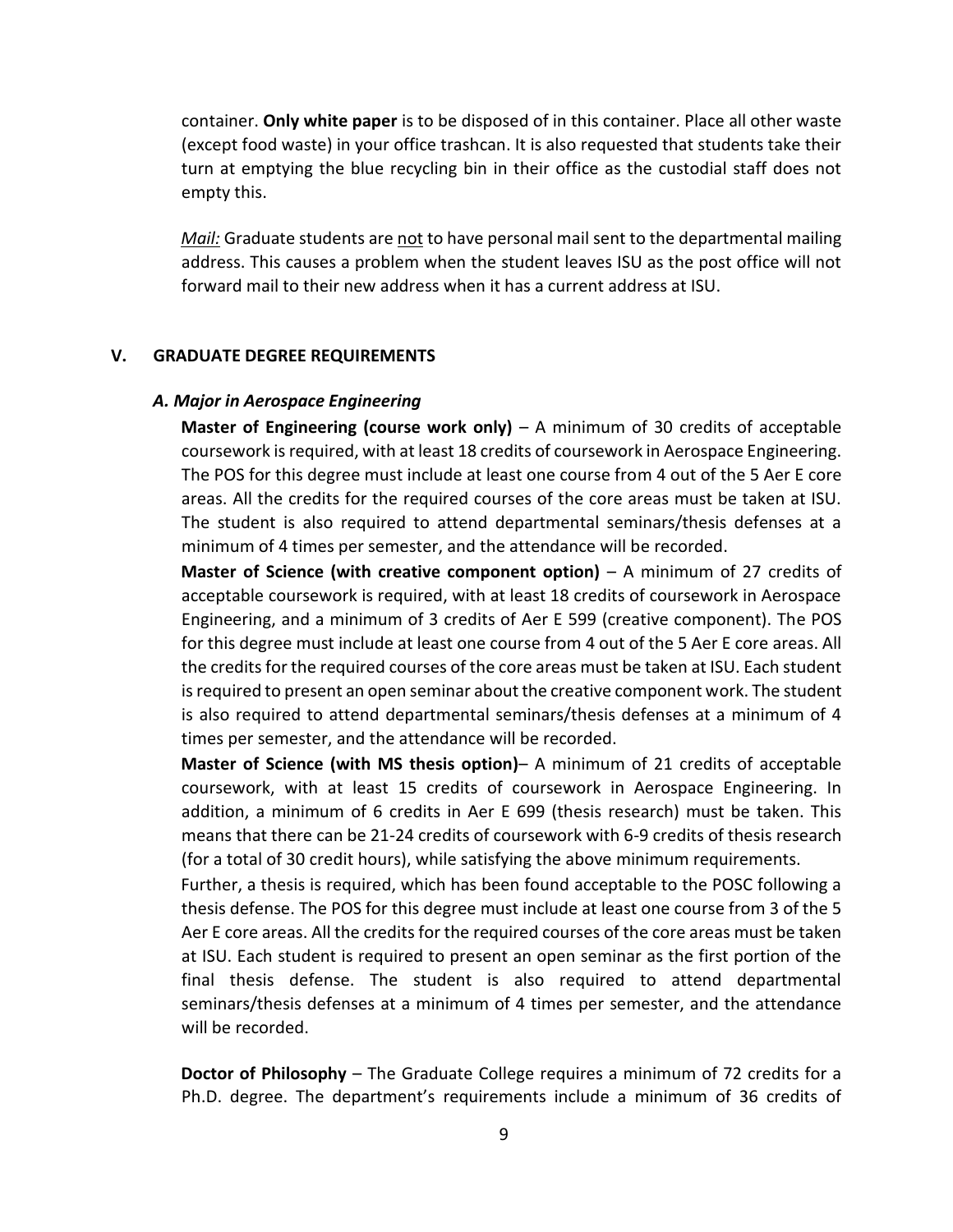acceptable coursework, at least 24 credits of which must be coursework in Aerospace Engineering. You must also have a minimum of 9 credits of acceptable coursework from outside the major. Courses related to the history, philosophy, sociology or political aspects of science and technology are strongly encouraged. Some coursework at the 600 level is expected in all Ph.D. Programs of Study. The minimum of 36 credits of coursework may include appropriate 590, 690 and experimental course credits. The POS for this degree must include one course from 3 of the 5 Aer E core areas. All the credits for the required courses of the core areas must be taken at ISU. The remainder of the POS is to be determined by the student and the POS committee. Requirements for qualifying and preliminary exams are provided in sections C and D below. Each student is required to present an open seminar as the first portion of the final thesis defense. The student is also required to attend departmental seminars/thesis defenses at a minimum of 4 times per semester, and the attendance will be recorded.

#### **Aerospace Engineering Core Areas** *Aerospace*

#### *Systems and Design*

- 1. Aer E 563 Introduction to Multidisciplinary Design Optimization (MDO)
- 2. Aer E 565 System Engineering
- 3. Aer E 568 Large-Scale Complex Engineered Systems (LSCES)
- 4. Aer E 511X Wind Energy System Design

#### *Aircraft Structures*

- 1. Aer E 521 Airframe Analysis
- 2. Aer E 569 Mechanics of Composite and Combined Materials
- 3. EM 514 Advanced Mechanics of Materials
- 4. EM 525 Finite Element Analysis
- 5. E M 550 [Nondestructive Evaluation](http://classes.iastate.edu/)

#### *Astrodynamics and Flight Dynamics*

- 1. Aer E 551 Orbital Mechanics
- 2. Aer E 577 Linear Systems
- 3. Aer E 578 Nonlinear Systems
- 4. EM 548 Advanced Engineering Dynamics

#### *Incompressible/Compressible Aerodynamics*

- 1. Aer E 532 Compressible Fluid Flow
- 2. Aer E 541 Incompressible Flow Aerodynamics
- 3. Aer E 545 Advanced Experimental Techniques for Thermal-Fluid Studies
- 4. Aer E 546 Computational Fluid Mechanics and Heat Transfer I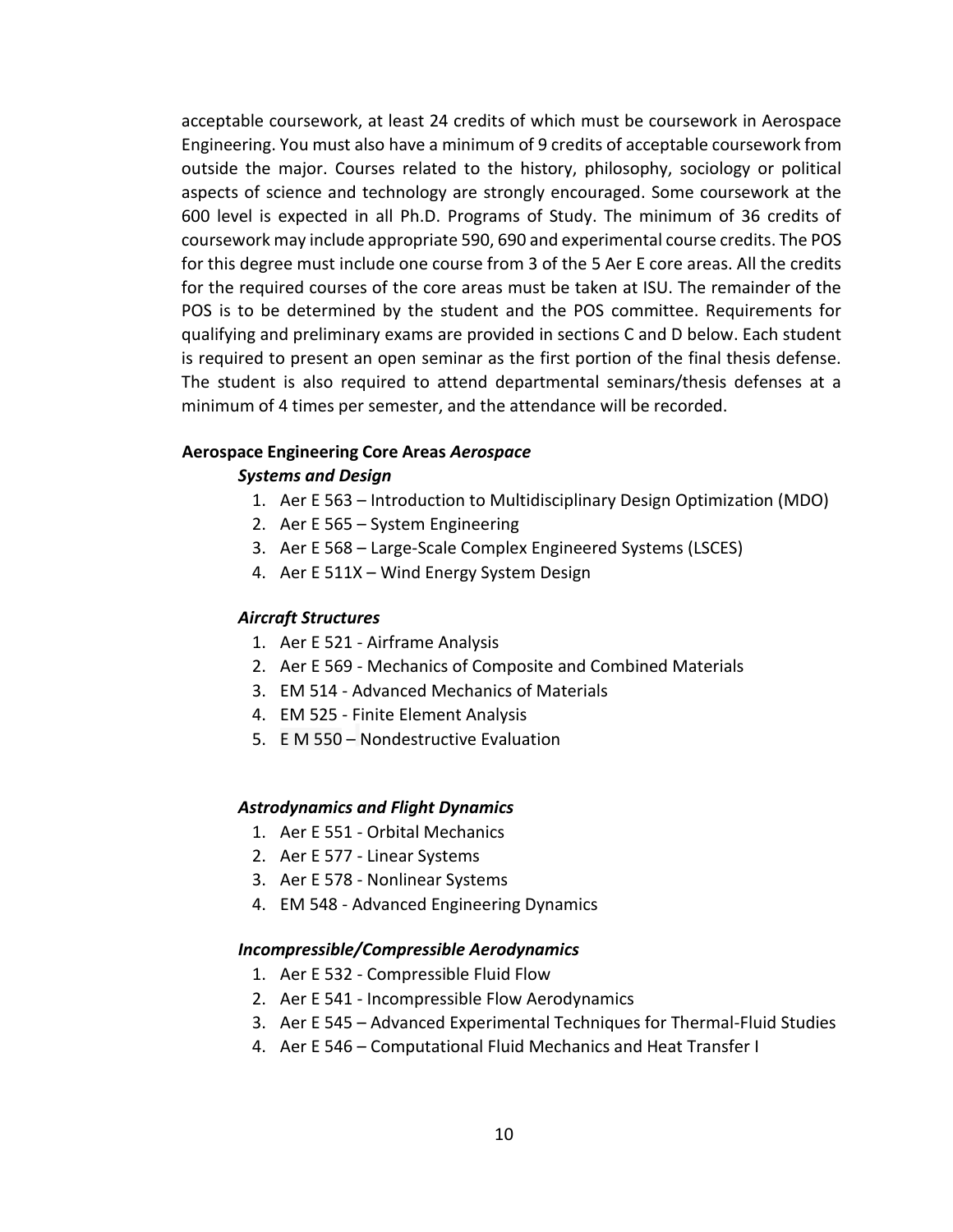#### *Guidance, Navigation, and Control*

- 1. Aer E 531 Automatic Control of Flight Vehicles
- 2. Aer E 556 Guidance and Navigation of Aerospace Vehicles
- 3. Aer E 573 Random Signals and Kalman Filtering
- 4. Aer E 574 Optimal Control

#### <span id="page-11-0"></span>*B. Major in Engineering Mechanics*

**Master of Engineering (course work only option)** – A minimum of 30 credits of acceptable course work is required, with at least 18 credits of coursework in Engineering Mechanics, or a closely related specialty, and a minimum of 3 credits of mathematics. The POS for this degree must include at least one course from 4 out of the 5 EM core areas. All the credits for the required courses of the core areas must be taken at ISU. The student is also required to attend departmental seminars/thesis defenses at a minimum of 4 times per semester, and the attendance will be recorded.

**Master of Science (with creative component option)** – A minimum of 27 credits of acceptable coursework is required, with at least 18 credits of coursework in Engineering Mechanics (or a closely related specialty). Additionally, a minimum of 3 credits of mathematics and 3 credits of E M 599 (creative component) are required. The POS for this degree must include at least one course from 4 out of the 5 EM core areas. All the credits for the required courses of the core areas must be taken at ISU. Each student is required to present an open seminar about the creative component work. The student is also required to attend departmental seminars/thesis defenses at a minimum of 4 times per semester, and the attendance will be recorded.

**Master of Science (with MS thesis option)**– A minimum of 21 credits of acceptable coursework, with at least 12 credits of coursework in Engineering Mechanics (or a closely related specialty) and a minimum of 3 credits of acceptable mathematics. In addition, a minimum of 6 credits in E M 699 (thesis research) must be taken. This means that there can be 21-24 credits of coursework with 6-9 credits of thesis research (for a total of 30 credit hours), while satisfying the above minimum requirements. Further, a thesis is required, which has been found acceptable to the POSC following a thesis defense. The POS for this degree must include at least one course from 3 of the 5 EM core areas. All the credits for the required courses of the core areas must be taken at ISU. Each student is required to present an open seminar as the first portion of the final thesis defense. The student is also required to attend departmental seminars/thesis defenses at a minimum of 4 times per semester, and the attendance will be recorded.

**Doctor of Philosophy** – The Graduate College requires a minimum of 72 credits for a Ph.D. degree. The department's requirements include a minimum of 36 credits of acceptable course work, at least 24 credits of which must be graduate work in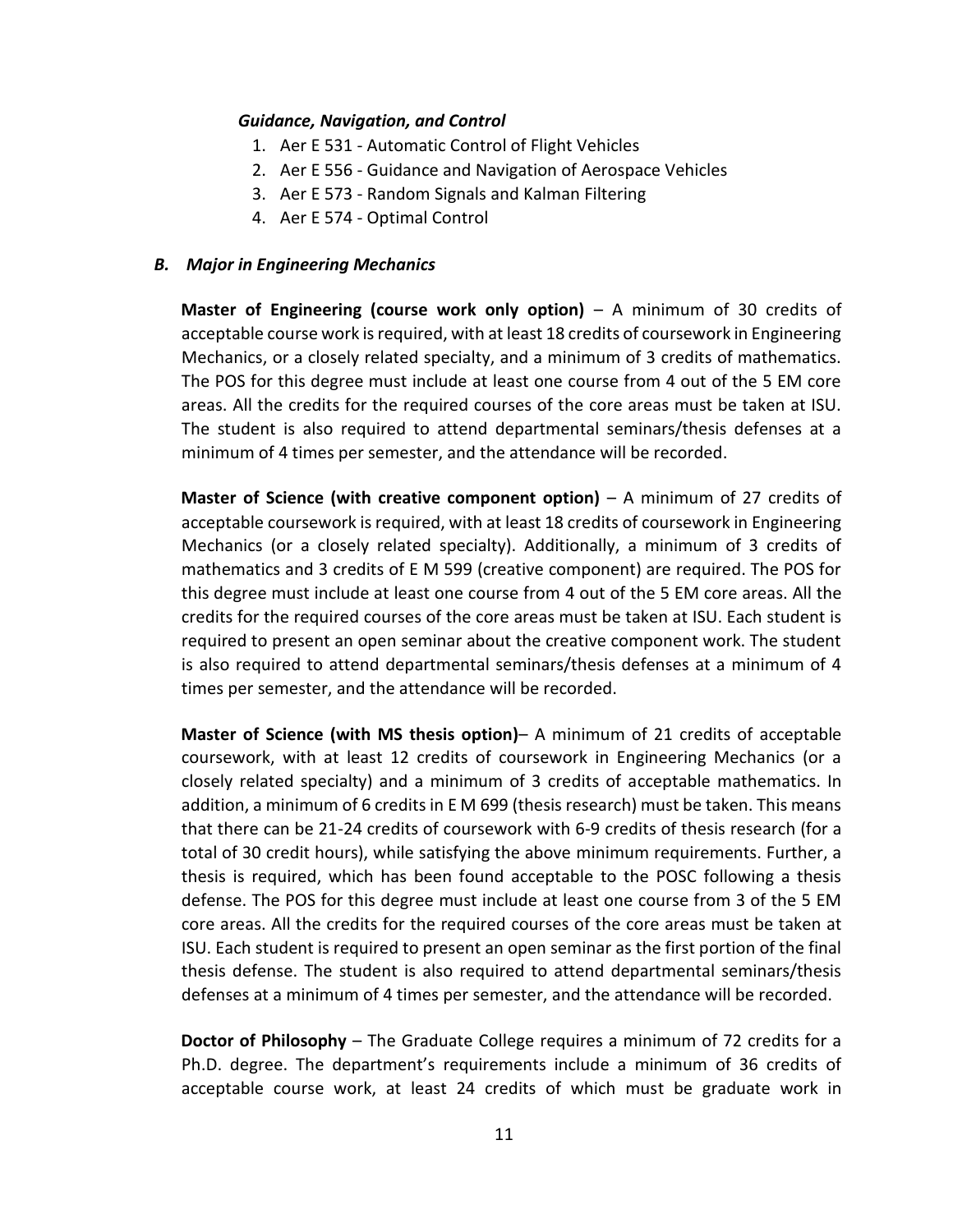Engineering Mechanics (or a closely related specialty). The Ph.D. candidate must complete 12 credits total of acceptable coursework from outside E M, with at least 6 of these credits acceptable mathematics courses. Courses related to the history, philosophy, sociology or political aspects of science and technology are strongly encouraged. The coursework may also include appropriate 590 or experimental course credits. In addition, a minimum of 36 credits in E M 699 (thesis research) must be taken. The POS for this degree must include one course from 3 of the 5 EM core areas. All the credits for the required courses of the core areas must be taken at ISU. The remainder of the POS is to be determined by the student and the POS committee. Requirements for qualifying and preliminary exams are provided in sections C and D below. Each student is required to present an open seminar as the first portion of the final thesis defense. The student is also required to attend departmental seminars/thesis defenses at a minimum of 4 times per semester, and the attendance will be recorded.

#### **Engineering Mechanics Core Areas**

#### *Solid Mechanics/Mechanics of Materials*

- 1. E M 510 Continuum Mechanics
- 2. E M 514 Advanced Mechanics of Materials
- 3. E M 516 Mechanics of Deformable Solids
- 4. E M 564 Fracture and Fatigue

#### *Fluid Mechanics/Aerodynamics*

- 1. Aer E 532 Compressible Fluid Flow
- 2. Aer E 541 Incompressible Flow Aerodynamics
- 3. Aer E 545 Advanced Experimental Techniques for Thermal-Fluid Studies
- 4. Aer E 546 Computational Fluid Mechanics and Heat Transfer I

#### *Dynamics/Vibrations/ Wave Mechanics*

- 1. E M 518 Waves in Elastic Solids with Applications to Ultrasonic NDE
- 2. E M 543 Introduction to Random Vibrations and Nonlinear Dynamics
- 3. E M 548 Advanced Engineering Dynamics
- 4. [EM 552](http://catalog.iastate.edu/azcourses/e_m/) **[–](http://catalog.iastate.edu/azcourses/e_m/)** [Advanced Acoustics](http://catalog.iastate.edu/azcourses/e_m/)

#### *Computational Mechanics*

- 1. E M 525 Finite Elements Analysis
- 2. Aer E 546 Computational Fluid Mechanics and Heat Transfer I
- 3. Math 561/562 Numerical Analysis I &II
- 4. E M 550 [Nondestructive Evaluation](http://classes.iastate.edu/)

#### *Nondestructive Evaluation*

1. EM 550 - Nondestructive Evaluation/Modeling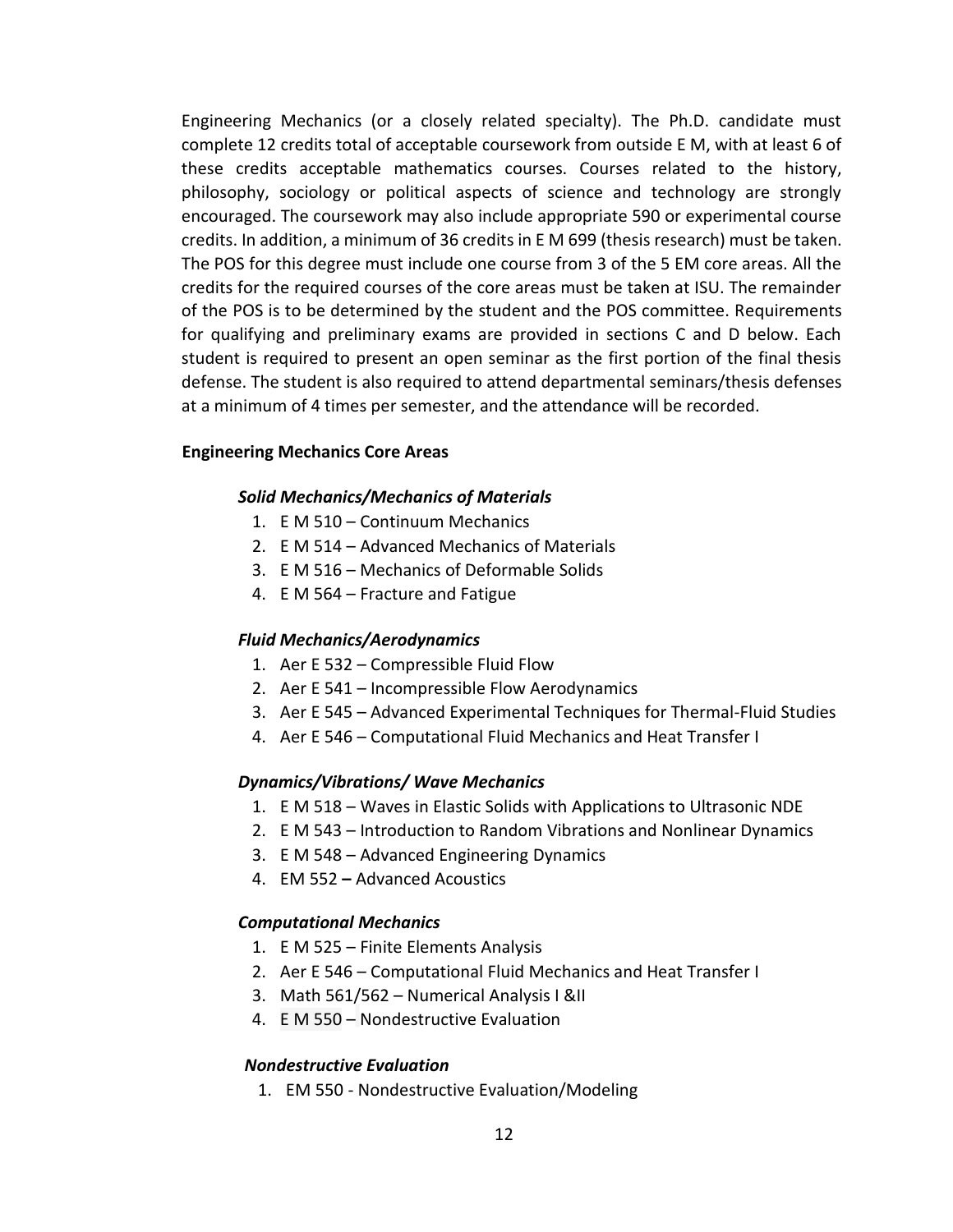- 2. EM 518 Ultrasonics
- 3. CE 549 Structural Health Monitoring

#### <span id="page-13-0"></span>*C. Ph.D. Qualifier Exam – Aerospace Engineering & Engineering Mechanics*

The qualifier exam (QE) is meant to assess the student's potential to conduct independent research and provide guidance to remedy potential weakness. The QE is expected to provide an early warning for students who selected a wrong career plan and provide the possibility of a career change at an early stage of the program. The student and the advisor (who acts as the chair of the POSC) select the POS committee members.

The student and the advisor will decide on the most appropriate exam format. The exam date will be selected in consultation with the POS. The Request of QE form must be filed and approved prior to the QE.

Exam Format: The QE may have any of the following formats, or any combination:

- (a) An oral exam with a research proposal by the student. Exam discussion is focused on both the proposed dissertation topic and selected subject areas, determined by the POS committee.
- (b) A combined written and oral exam with a research proposal by the student. Exam discussion is focused on both the proposed dissertation topic and selected subject areas, determined by the POS committee.
- (c) An oral exam on selected subject areas, determined by the POS committee.
- (d) A written exam on selected subject areas, determined by the POS committee.

Option (c) and (d), or their combinations, are reserved for students without significant research progress to be reported.

The exam materials and discussion is expected to be at the undergraduate level with an advanced level of understanding, as well as the first year level of introductory graduate coursework. All incoming students with a BS or MS should take the exam no later than the 4th week of their third semester in residence. Any required retake should be done by the  $4<sup>th</sup>$  week of the following semester. A single retake may be granted. Early administration of the exam is encouraged. Both the student and the major advisor are responsible for following this timeline. Any deviation should be submitted in writing by the major advisor to the graduate committee.

The exam timing will allow failed students to finish an MS or MEng terminal degree and provide a structured means for leaving the Ph.D. program. The exam is meant to be at the undergraduate level and is meant to explore and verify one's ability to conduct research.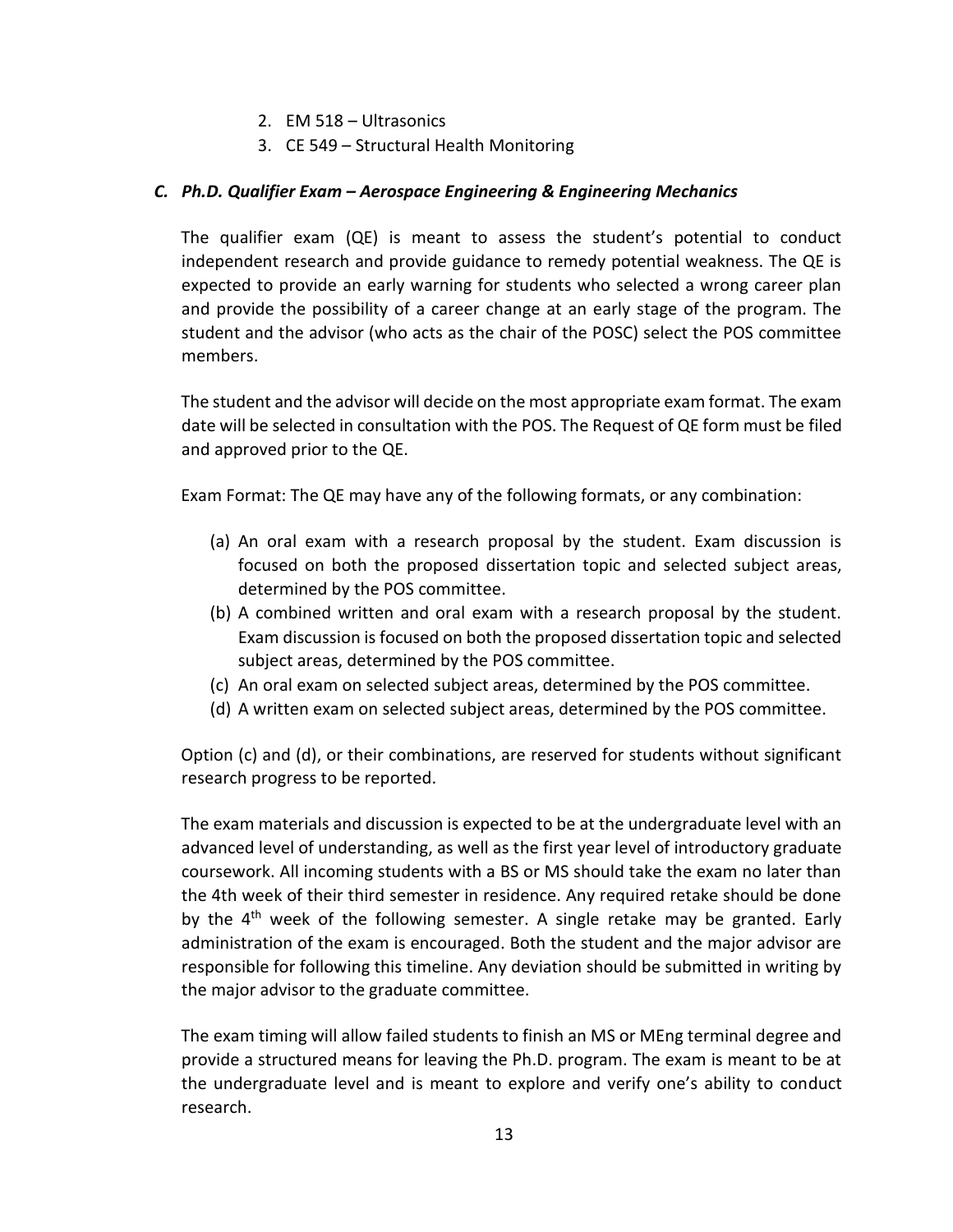The QE will be graded on the following scale: Pass; Conditional Pass; Fail and retake; or Fail and dismiss. The POS will submit the Report of Qualifier Exam form following the QE. The approval process of the exam outcome is as follows:

- (i) Pass: The graduate committee approves the results.
- (ii) Conditional Pass: The student may be advised to take additional course work. The conditions required to pass the exam must be stated on the Report of Qualifier Exam. The conditions must be limited to a maximum of two academic semesters to be satisfied. The graduate committee approves both the exam results and ensures the satisfaction of the conditions imposed by the POS on the student.
- (iii) Fail and Retake: The student may be advised to retake the entire exam, in addition to any other required remedies. The weaknesses of the student's performance and required remedies, including any additional conditions required to pass the exam, must be stated on the Report of Qualifier Exam. The graduate committee will review the report and might grant or deny the retake.
- (iv) Fail and Dismiss: The weaknesses of the student's performance must be clearly identified on the Report of Qualifier Exam. The graduate committee will review the POS recommendation and will forward its recommendation to the entire graduate faculty for approval of the student dismissal. The student has the right to petition the graduate committee to retake the QE. The graduate committee will re-examine the student's case and make a final determination.

#### <span id="page-14-0"></span>*D. Preliminary Exam*

For the Ph.D. degree in both Aerospace Engineering and in Engineering Mechanics, you must take a Preliminary Examination which is administered by your POS committee. This is an oral examination over your PhD research and related technical topics. A set of written materials which document your PhD research must be provided to your POS committee members at least one week prior to the oral examination. While the exact nature of the written materials given to your POS committee members is decided in consultation with your major professor, the written materials must consist of some combination of: i) an early draft dissertation or written overview of your research; ii) copies of technical publications; iii) a literature review; iv) a plan for completion of your PhD dissertation, as well as any other supporting materials. During the oral examination, the POS committee members may also ask you questions about technical topics and coursework related to your field of study. The individual POS committee members are given broad latitude in their selection of questions to be asked during the examination. The purpose of the preliminary examination is to assess your progress towards completion of your dissertation, evaluate your research and establish your depth of understanding of your field of study. The examination must be passed **no later than six months prior to your final exam** (dissertation defense). If you fail all or part of the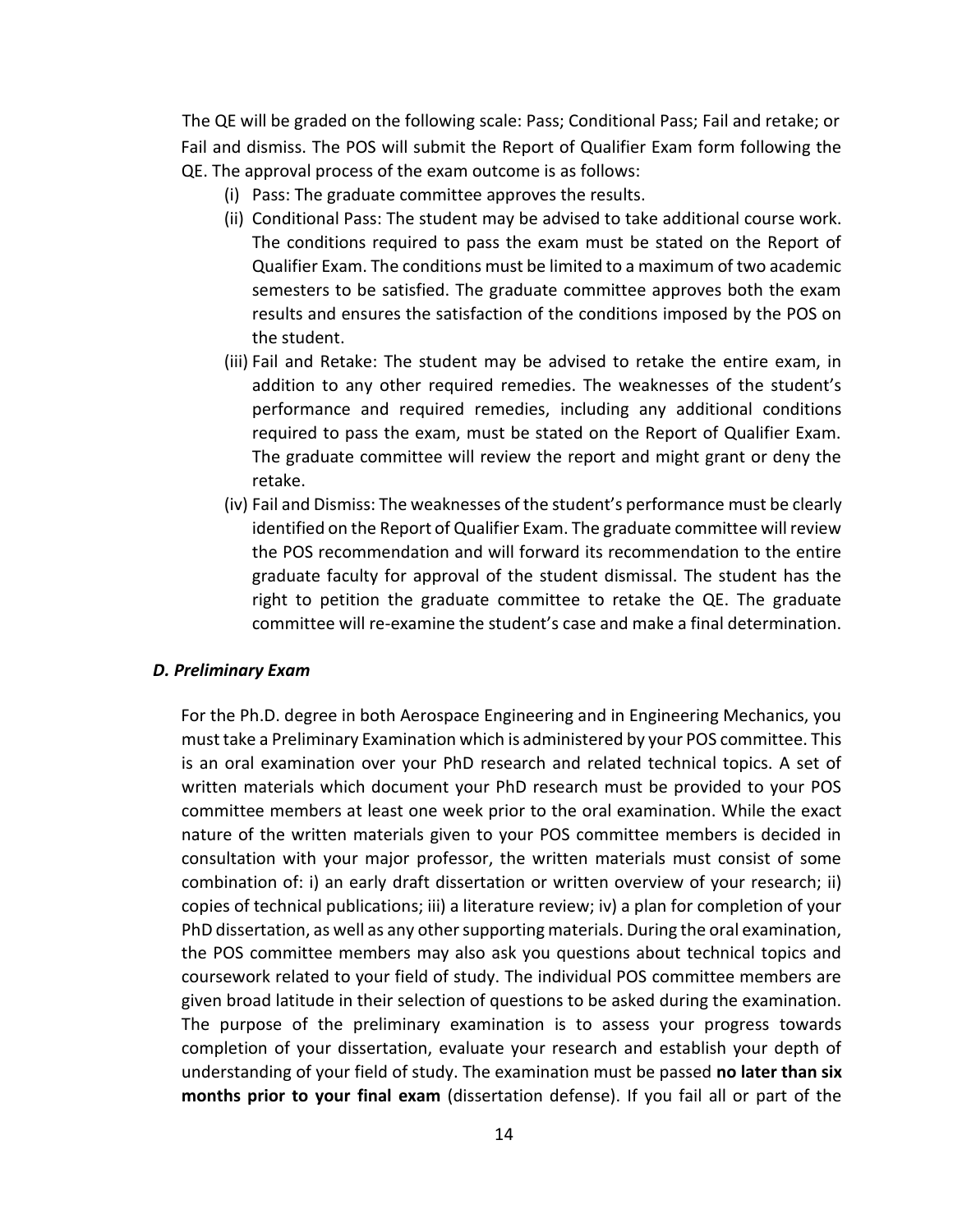preliminary oral examination, then you may retake the exam. Six months must elapse between the first attempt and the next.

#### <span id="page-15-0"></span>*E. Co-Majors and Minors*

There are no minors required for either Master's degrees or the Ph.D. As previously indicated courses outside the major are encouraged for the Master's degree and required for the Ph.D. However, outside courses need not be necessarily all from one area. If you wish to declare a minor, one member of your Program of Study committee must be from that minor department – he/she would be listed as a minor representative.

The minor requirements, in terms of specific courses, are determined by your POS committee and/or your minor representative. It is unusual to declare a minor at the Master's level. If you do, you would probably take 7-10 credits designated as minor credits. For a Ph.D. declared minor, usually 10-20 credits are designated as minor credits. Some departments may have requirements that must be satisfied for declared minors outside their department. You should consult with your minor representative for specific course requirements.

A co-major is more common than a minor. According to the Graduate College Handbook, "A co-major is a program of study for a single degree in which the requirements for two separate majors are met. A joint major is similar to a co-major but is only available in specific participating programs. In both programs, the single degree is granted when the student fulfills the requirements of both majors. The program of study (POS) committee will include co-chairs, each of whom represents one of the co- majors. Both co-chairs must be members of the graduate faculty. The same person, if a faculty member in both majors, will be allowed to serve as major professor for both majors. A preliminary oral examination and research work for the Ph.D. degree should be related to both majors. Students declaring co-majors or joint majors must satisfy requirements established by each major as monitored by the representatives on the program of study (POS) committee and the DOGEs of the two majors. A co-major or joint major cannot be added after the preliminary oral examination has been taken."

Requirements for obtaining a graduate minor in Aerospace Engineering (AerE) or Engineering Mechanics (EM):

Students pursuing a graduate degree in another discipline may pursue a minor in either Aerospace Engineering (AerE) or Engineering Mechanics (EM). On completion of the following requirements, their degree certificate will state the minor in "Aerospace Engineering" or "Engineering Mechanics".

General requirements: To obtain a graduate minor in AerE/EM, student must: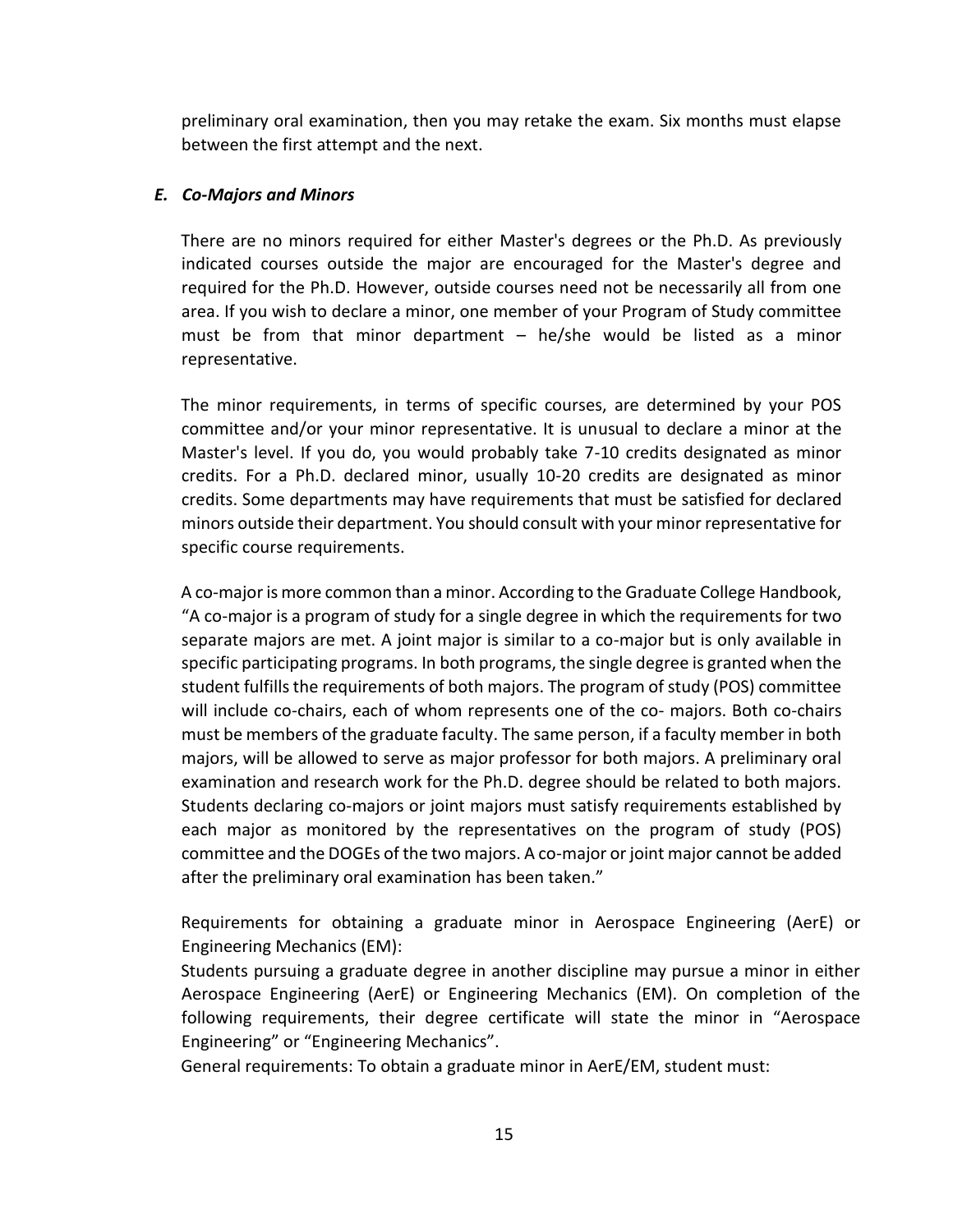- Have an AerE or EM faculty member as the minor representative on the POS committee.
- Student pursuing a Master's degree with AerE or EM minor should complete at least 3 AerE or EM graduate-level courses.
- Student pursuing a PhD degree with AerE or EM minor should complete at least 4 AerE or EM graduate-level courses.
- Undergraduate courses, as well as 490, 590, 690 courses, cannot be used to satisfy the graduate minor.

#### <span id="page-16-1"></span><span id="page-16-0"></span>**VI. ADDITIONAL INFORMATION**

#### *A. Letter of Intent*

All graduate assistants must sign a letter of intent for the department offering the assistantship. The letter of intent establishes the amount of the monthly stipend, length of appointment, and the number of hours of service per week during the appointment. **It should be understood that the letter of intent is an agreement between the department and the student. The student is an employee of the university and is expected to fulfill his/her responsibilities from the first day of the letter of intent through the end date of the letter of intent.**

#### <span id="page-16-2"></span>*B. Leave*

The department policy on graduate student leave has been developed to be consistent with ISU policy. The university determines the benefits policy for graduate assistants, and that policy states that C-Based employees do not accrue vacation. It is not allowable to charge graduate assistant vacation time to external awards (in the case of an RA) or to general funds (in the case of a TA).

Per the Graduate College Handbook: "Arrangements for a leave of absence are made between the graduate assistant and that assistant's supervisor. When a graduate student employee needs to be absent either for personal reasons or illness, the supervisor should be understanding and accommodating to that need. At the same time, the graduate assistants should attempt to plan personal leave so that it does not interfere with or cause neglect of the duties associated with his or her appointment. Supervisors of graduate assistants are responsible for ensuring that their assistants do not exceed reasonable limits for leave." When such a leave of absence occurs, the student cannot be paid a stipend for their time away from the university.

Regular vacation and leave for graduate students should be allocated to all regular "university holidays" (days when the university offices are closed for business). Please note that Spring Break is not a university holiday and time between Fall and Spring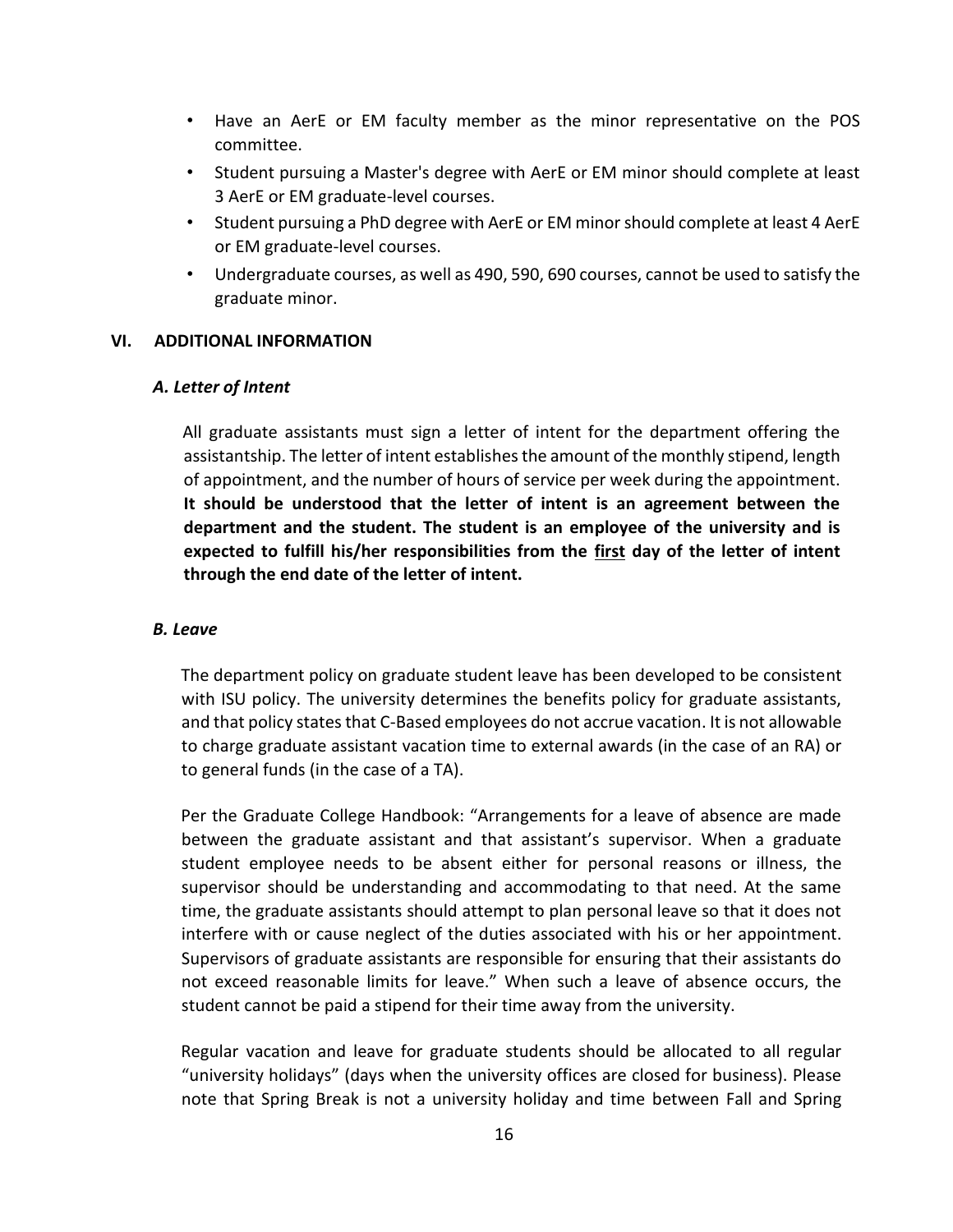semesters is likewise not a university holiday. RAs and TAs are expected to continue work on their research even if classes are not in session.

Students who are absent during their regularly assigned time are liable for reimbursement of pay and tuition on a pro-rated basis, and in extreme cases may lose their funding entirely. Ultimately, arrangements for leaves of absence are made between the graduate assistant and that assistant's supervisor.

#### <span id="page-17-0"></span>*C. Prescription Drug Benefit Program*

Graduate Students receive single coverage free of charge in a program that reduces the cost of prescription medication available at the Thielen Student Health Center Pharmacy. Spouse and children can receive the prescription benefit if they are enrolled in the ISU Student and Scholar Health Insurance Plan and the payroll deduction option is chosen for payment of premium. For further information, browse the Web site at *<http://www.hrs.iastate.edu/sship/homepage.html>* or contact the Thielen Student Health Center Pharmacy at 515-294-7983.

#### <span id="page-17-1"></span>*D. Health Insurance*

Per the Graduate College Handbook, "Graduate assistants receive single student coverage free of charge under the ISU Student and Scholar Health Insurance Plan. Coverage for hospital, accident expenses, surgical care, and maternity care are included. Graduate assistants may enroll their spouse and children for an additional premium. An enrollment form must be completed before the Semester Enrollment Deadline or within the first 30 days of the date of appointment, whichever is later.

The health insurance plan is from Aetna Student Health. A copy of plan information is available on-line at *<http://www.hrs.iastate.edu/sship/homepage.html>*[.](http://www.hrs.iastate.edu/sship/homepage.html) For further information, contact Aetna Student Health at 1-800-466-2381 or the ISU Student Health Insurance Representative in 0570 Beardshear, 515-294-4820. Graduate assistants do not participate in the ISU staff medical plans."

#### <span id="page-17-2"></span>*E. Graduate Students on Assistantship*

Per the Graduate College Handbook, graduate students should be hired as graduate assistants when they are teaching or performing research that is part of their educational program. They should not be hired as hourly employees unless their employment does not involve ISU facilities or faculty supervision. This applies to summer support as well. Graduate assistants must register and pay tuition and fees for each term in which they hold an appointment. Students on full or provisional admission with graduate assistantships of ¼-time or more (for three months or more during the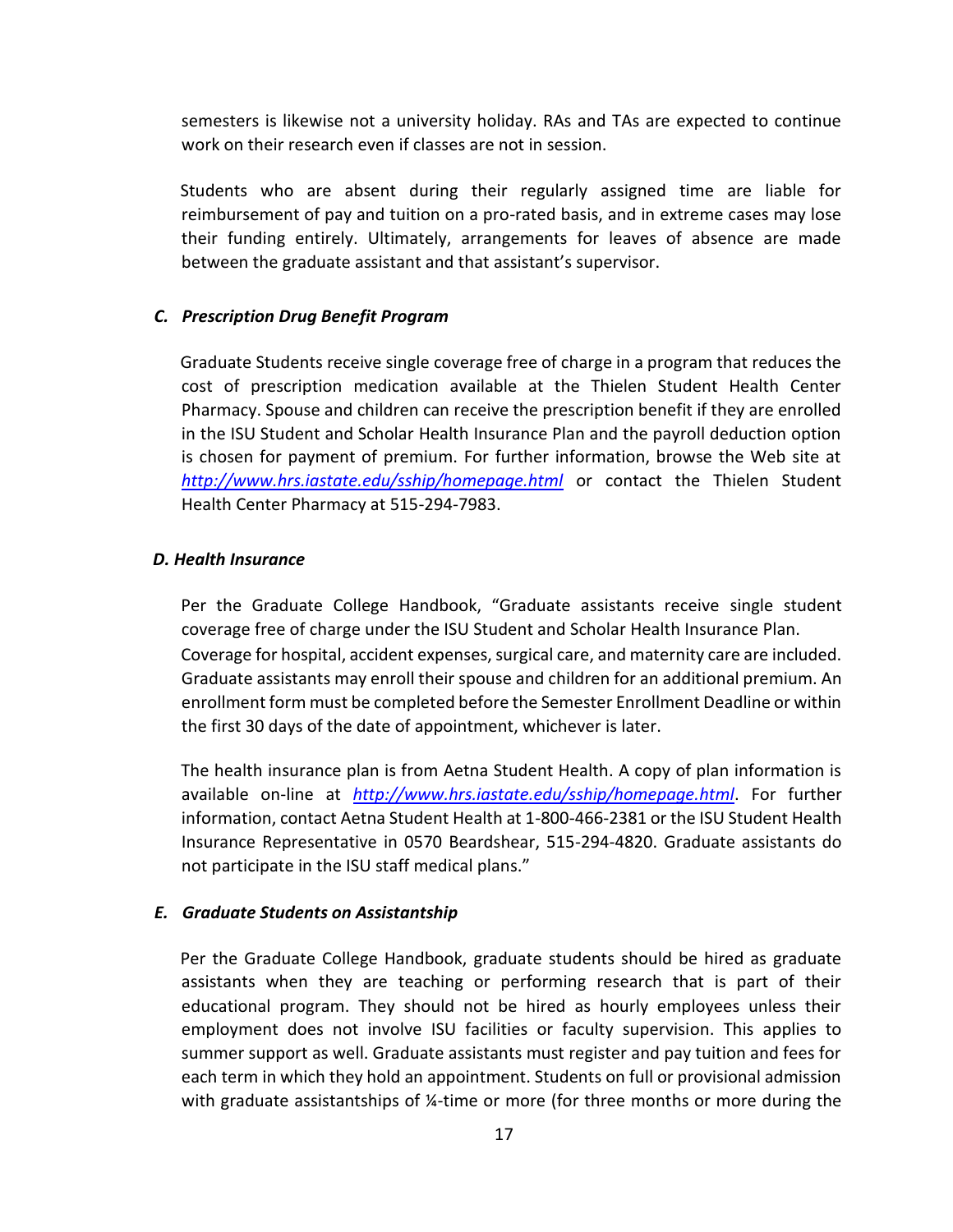academic term) are assessed C-base (same as resident) tuition and fees. Non-resident students on full or provisional admission with graduate assistantships of ¼-time or more (for three months or more during the term) retain their non-residency classification, but are assessed C-base tuition and fees as long as the graduate assistantship is continued. Students on appointment (¼-time or more) for more than five class days but less than three months of the term are assessed fees by the credit hour according to residency and are not eligible for scholarship credit. Students on appointment for less than five class days are not required to register. The Graduate College's minimum registration requirement for a graduate assistant is at least 2 credits.

#### <span id="page-18-0"></span>*F. Graduate Tuition Scholarship Awards*

Graduate students on full or provisional admission and who are appointed to graduate assistantships of ¼-time or more, except those also holding traineeships or fellowships that provide funds for payment of tuition and/or fees, are assessed tuition at the C-base (same as resident) rate and fees. In addition, these students are eligible for a Graduate Tuition Scholarship award covering a portion of the C-base tuition. (Note: Students on restricted admission or on academic probation who may be on assistantship are not eligible for the scholarship tuition funds…any exceptions must be approved by the Dean of the College.) The scholarship awards are:

- ➢ For Master's students
- $\triangleright$  %-time or greater appointment 50% of resident tuition costs
- $\geq$  1/4- to 1/2-time appointment 25% of resident tuition costs
- $\triangleright$  For Ph.D. students
- $\triangleright$  %-time or greater appointment 100% of resident tuition costs
- $\triangleright$  %- to %-time appointment 50% of resident tuition costs

For fall and spring semesters, a student must be on appointment for at least three months of the semester to qualify for a scholarship award. For summer session, a student must be on appointment for at least six weeks of the term to qualify for a Graduate Tuition Scholarship award. For all terms, appointment papers must have been processed by the Graduate College before the end of the first full month of classes (i.e., usually around the fifth week of the fall or spring semesters). Graduate tuition scholarships not used by the due date of the second fee payment installment will be forfeited.

#### <span id="page-18-1"></span>*G. Tenure of Appointment*

Assistantship appointments are made fiscal year by fiscal year. Because of this, each appointment is made for one year or less, and quite often semester by semester.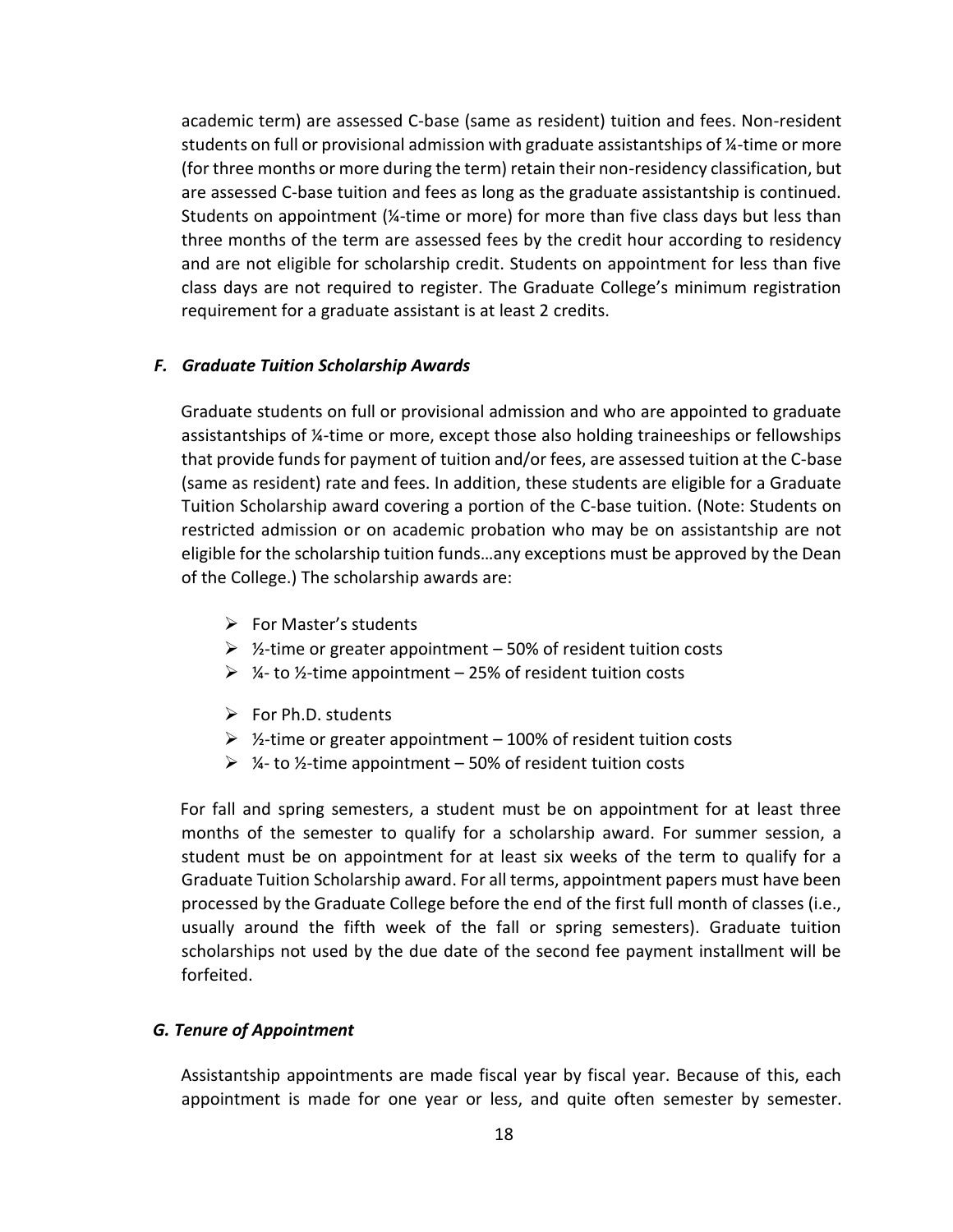Appointments may be terminated only for cause or loss of funding. Termination for cause is discussed in Chapter 9 of the Graduate College Handbook, which is online. The satisfactory completion of one appointment, plus satisfactory academic performance, will ordinarily make a student eligible for reappointment. However, departments have the discretion not to reappoint. Failure to reappoint is not termination and is not subject to formal appeal. Departments have an obligation to provide reasonable notice if reappointment is not to be made.

During the period of appointment, the university provides services and equipment essential to the performance of the assistant's duties, considering practical limitations of the resources of the university.

#### <span id="page-19-0"></span>*H. General Guidelines on AerE Graduate Assistant Leave and Vacation:*

- In general, all graduate students on ISU payroll system with teaching assistantship (TA) or Research Assistantship (RA) are expected to work even if regular class is recessed (i.e., during spring break, thanksgiving break and winter break). In principle, all TAs/RAs can only take vacation on University holidays. Further information about ISU University holidays is available a[t](http://www.registrar.iastate.edu/calendar/) [http://www.registrar.iastate.edu/calendar/.](http://www.registrar.iastate.edu/calendar/)
- TAs are paid for the full month of December. TAs may be asked to help assigned course instructors to monitor and/or grade final exams at the end of the semesters. TA duty does not end until the final grades of the assigned courses are successfully submitted.
- TAs are paid for the full month of January. TAs may also be asked to help the assigned course instructors prepare classes and/or perform TA training even before the start of the Spring semester. Unexcused absence from their assigned TA duties in the first week of the class may lead to the revocation of TA support.
- All TAs are expected to work with their major professor on their thesis research, in addition to finishing their TA teaching duties.
- If any graduate students with RA/TA support needs to be absent either for personal reasons or illness, they should inform their supervisors (course instructors, major professors and DOGE for TAs and major professor for RAs) as soon as possible. At the same time, the RAs/TAs should attempt to plan personal leave so that it does not interfere with their assigned duties.
- Supervisors are responsible for ensuring that TAs/RAs do not exceed reasonable limits for leave.
- Any unexcused absence from TA/RA duties may require graduate students to pay a portion of their stipends and tuition costs back to AerE department (TA fund account for TAs and research accounts for RAs).